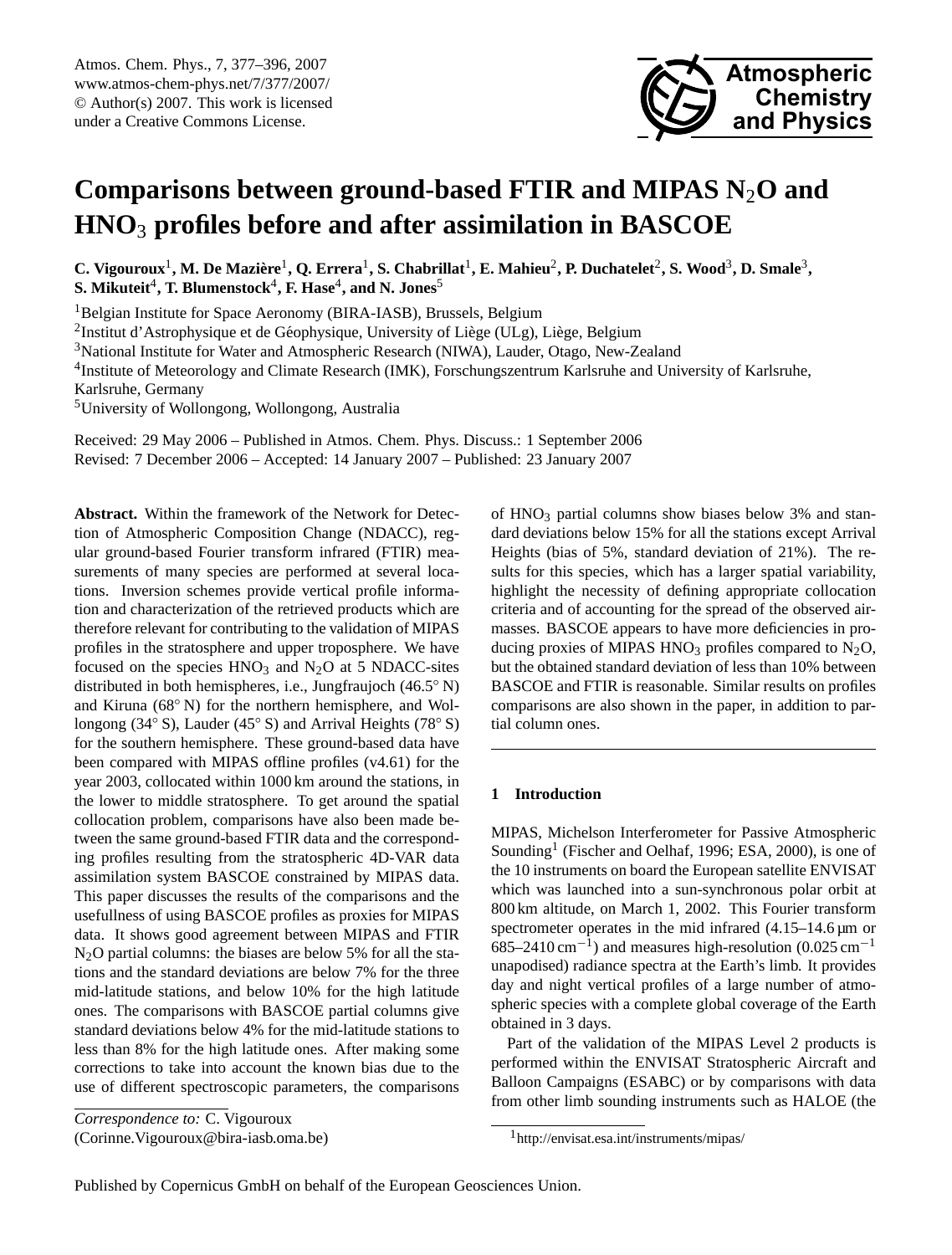HALogen Occultation Experiment on UARS, the Upper At-mosphere Research Satellite<sup>[2](#page-1-0)</sup>). Additional independent measurements for the validation of MIPAS are perfomed by the ground-based Fourier transform infrared (FTIR) solar absorption spectrometers, like those operated in the framework of the Network for the Detection of Atmospheric Composi-tion Change (NDACC<sup>[3](#page-1-1)</sup>, formerly called NDSC, Network for the Detection of Stratospheric Change). The implementation of the Optimal Estimation Method, described in [Rodgers](#page-19-2) [\(2000\)](#page-19-2), in the inversion schemes of the ground-based FTIR spectra allows the retrieval of low resolution vertical profile information (in addition to the standard total column amounts), and the characterization of the retrieved products. When it comes to verifying the MIPAS profiles at their full vertical resolution, the FTIR data cannot compete with the high vertical resolution measurements coming from balloon, aircraft or limb sounding satellite experiments. The particular benefit of using ground-based FTIR data lies in the fact that these measurements are performed regularly under clearsky conditions, at many stations distributed over the globe, and thus represent a very interesting complementary data set for performing a statistically sound validation, and for monitoring the quality of the MIPAS products on the longer term. These ground-based FTIR data are therefore useful for contributing to the validation of MIPAS profiles in the stratosphere and upper troposphere.

Some preliminary results of MIPAS validation by balloon, aircraft, satellite, ground-based measurements, and data assimilation systems (including BASCOE) have been presented in the second workshop on Atmospheric Chemistry Validation of Envisat (ACVE-2) in May 2004 [\(ESA,](#page-19-3) [2004a\)](#page-19-3) for all the MIPAS ESA Level 2 products, that are the vertical profiles of: temperature,  $H_2O$ ,  $O_3$ ,  $NO_2$ , CH<sub>4</sub>, N<sub>2</sub>O [\(Camy-Peyret et al.,](#page-18-0) [2004\)](#page-18-0), and  $HNO<sub>3</sub>$  [\(Oel](#page-19-4)[haf et al.,](#page-19-4) [2004\)](#page-19-4). In the present study, we focus on a more advanced validation of the MIPAS ESA products for the year 2003, for  $N_2O$  and  $HNO_3$ , a tropospheric source species and a stratospheric reservoir species respectively, for which the FTIR technique is the only available groundbased source of data during the considered period of MI-PAS operations. Five NDACC stations are involved in this work: Kiruna (67.8◦ N, 20.4◦ E, altitude 420 m a.s.l.) and Jungfraujoch (46.5◦ N, 8.0◦ E, 3580 m a.s.l.) in the northern hemisphere, and Wollongong (34.4<sup>°</sup> S, 150.9<sup>°</sup> E, 30 m a.s.l.), Lauder (45.0 $\degree$  S, 169.7 $\degree$  E, 370 m a.s.l.), and Arrival Heights (77.8 $\degree$  S, 166.7 $\degree$  E, 200 m a.s.l.) in the southern hemisphere.

This paper describes in Sect. 2 the MIPAS ESA Level 2 products and, in Sect. 3, the ground-based FTIR vertical profile data, including some information concerning the retrieval strategies used at each station and the characterization of the data products. BASCOE, a 4D-VAR chemical data assimilation system, is described in Sect. 4. In the subsequent section, we explain the adopted methodology for the comparisons for which two approaches have been used. First, we have made the comparisons with the MIPAS offline profiles (v4.61) provided by ESA, taking care to define reasonable collocation criteria that give enough coincidences to obtain relevant statistics. Then, to improve the collocations without decreasing the number of coincidences, we have compared the ground-based FTIR profiles with the products of BAS-COE. In the current configuration, BASCOE is constrained with MIPAS data and thus delivers atmospheric profiles that can be considered to be proxies of the MIPAS profiles, at any location and any time. In the last part (Sect. 6), we show the results obtained from the comparisons for both molecules,  $N<sub>2</sub>O$  and HNO<sub>3</sub>, at the different stations, and try to answer the following two questions: (1) can we quantify the agreement between the MIPAS and the ground-based FTIR data, and (2), what are the benefits of using the results of a data assimilation system as proxies of MIPAS profiles instead of the MIPAS profiles themselves?

# <span id="page-1-3"></span>**2 MIPAS data**

The MIPAS Level 2 products are described in the MIPAS Product Handbook<sup>[4](#page-1-2)</sup> and in [Raspollini et al.](#page-19-5) [\(2006\)](#page-19-5). The MIPAS offline data used here were provided by the ESA v4.61 data processor [\(ESA,](#page-19-6) [2004b\)](#page-19-6). They include the  $N_2O$ and  $HNO<sub>3</sub>$  volume mixing ratio (vmr) profiles as well as the atmospheric pressure and temperature vertical distributions. The vertical resolution of the delivered profiles is between 3 and 4 km and their horizontal resolution is between 300 and 500 km along track.

The individual MIPAS profiles do not cover the same altitude ranges. We observed that, for the scans used in the present study, the upper altitude limits of given MIPAS vmr profiles are quite constant for all profiles: they are around 61 km for  $N_2O$  and 43 km for  $HNO_3$ . The lower limits vary a lot between a minimum of 6 km for  $N_2O$  and 9 km for  $HNO_3$ to greater than 20 km for worst cases. The latter variability is due to the presence of clouds: the retrievals of trace gas concentrations are limited to altitudes above the cloud top height (for clouds with high opacity in the infrared). The highest cloud heights are found, as expected, in the tropical upper troposphere (sub-visible cirrus) and in the Antarctic polar vortex (polar stratospheric clouds) [\(Raspollini et al.,](#page-19-5) [2006\)](#page-19-5). To avoid the need to extrapolate MIPAS profiles beyond the altitude limits for which retrieved vmr values are provided, while keeping a statistically relevant data set, we have restricted the considered MIPAS data set to the scans for which the lower altitude limit is smaller than or equal to 12 km for  $N_2O$  and 14 km for  $HNO_3$ . This option will allow us to consider partial column values consistently above 12 km for  $N_2O$  and above 14 km for  $HNO_3$ , without including

<span id="page-1-0"></span><sup>2</sup><http://haloedata.larc.nasa.gov/home/>

<span id="page-1-1"></span><sup>3</sup><http://www.ndacc.org/>

<span id="page-1-2"></span><sup>4</sup><http://envisat.esa.int/dataproducts/mipas>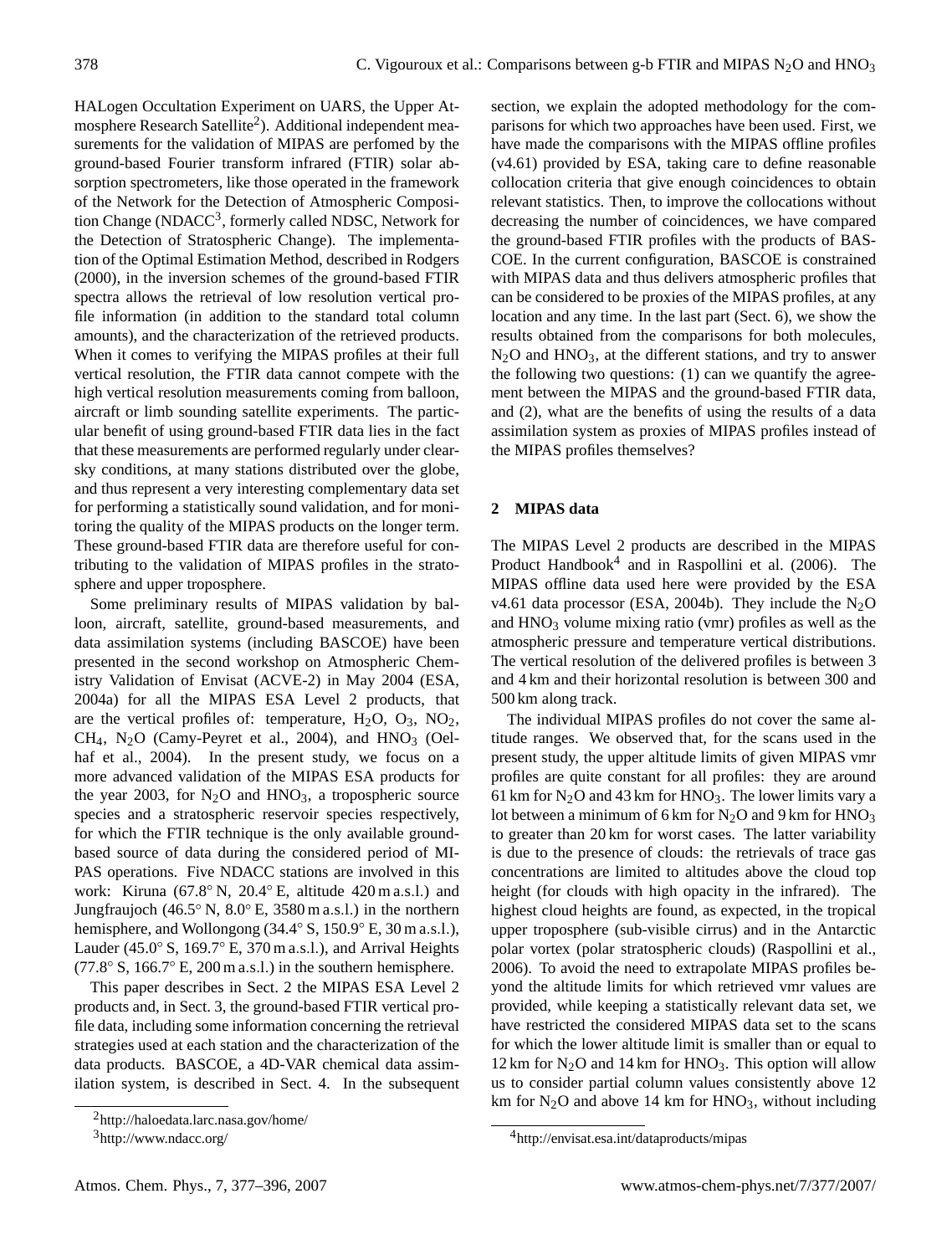<span id="page-2-0"></span>

|                          |                                                                                   | $N_2O$                                                                                                                                                                                                                                                | HNO <sub>3</sub>                         |                                                                                                                                                 |  |  |  |
|--------------------------|-----------------------------------------------------------------------------------|-------------------------------------------------------------------------------------------------------------------------------------------------------------------------------------------------------------------------------------------------------|------------------------------------------|-------------------------------------------------------------------------------------------------------------------------------------------------|--|--|--|
| <b>Station</b>           | Microwindow<br>limits $\text{cm}^{-1}$ )                                          | Interfering species                                                                                                                                                                                                                                   | Microwindow<br>limits $\text{cm}^{-1}$ ) | Interfering species                                                                                                                             |  |  |  |
| Kiruna                   | $2481.3 - 2482.6$<br>$2526.4 - 2528.2$<br>$2537.85 - 2538.8$<br>$2540.1 - 2540.7$ | $CO2$ , CH <sub>4</sub> , H <sub>2</sub> O, O <sub>3</sub><br>$CO_2$ , CH <sub>4</sub> , H <sub>2</sub> O, O <sub>3</sub><br>$CO2$ , CH <sub>4</sub> , H <sub>2</sub> O, O <sub>3</sub><br>$CO2$ , CH <sub>4</sub> , H <sub>2</sub> O, O <sub>3</sub> | $867.0 - 869.6$<br>$872.8 - 875.2$       | OCS, $H_2O$ , CO <sub>2</sub> , C <sub>2</sub> H <sub>6</sub> , CCl <sub>2</sub> F <sub>2</sub><br>OCS, $H_2O$ , $CO_2$ , $C_2H_6$ , $CCl_2F_2$ |  |  |  |
| Jungfraujoch             | $2481.3 - 2482.6$<br>$2526.4 - 2528.2$<br>$2537.85 - 2538.8$<br>$2540.1 - 2540.7$ | CO <sub>2</sub> , CH <sub>4</sub><br>$CO2$ , CH <sub>4</sub> , HDO<br>CH <sub>4</sub><br>none                                                                                                                                                         | 868.476-870.0                            | OCS, H <sub>2</sub> O                                                                                                                           |  |  |  |
| Wollongong               | $2481.2 - 2483.5$                                                                 | CO <sub>2</sub> , CH <sub>4</sub>                                                                                                                                                                                                                     | $868.47 - 870.0$<br>$872.8 - 874.0$      | OCS, $H_2O$ , $NH_3$ , $CO_2$<br>OCS, $H_2O$ , $NH_3$ , $CO_2$                                                                                  |  |  |  |
| Lauder & Arrival Heights | 2481.2-2483.5                                                                     | CO <sub>2</sub> , CH <sub>4</sub>                                                                                                                                                                                                                     | $868.3 - 869.6$<br>$872.8 - 874.0$       | OCS, $H_2O$ , $NH_3$<br>OCS, $H_2O$ , $NH_3$                                                                                                    |  |  |  |

Table 1. Spectral microwindows (cm<sup>-1</sup>) used for the ground-based FTIR retrievals.

extrapolated values. However, some scans can have one or two missing values that are replaced by interpolated values in the profiles.

Because of possible uncertainties in the referencing of the MIPAS profiles versus altitude [\(Raspollini et al.,](#page-19-5) [2006\)](#page-19-5), we have adopted a vertical pressure grid for making the comparisons. Daily pressure data from each station have been used to convert the FTIR altitude grid (that covers the altitude range from the local surface altitude to about 100 km) to a unique pressure grid. The MIPAS retrieved profiles were interpolated onto the same pressure grid.

# **3 Ground-based FTIR data**

## 3.1 Retrieval algorithms

Vertical profile informations can be obtained from highresolution FTIR solar occultation spectra thanks to the pressure broadening of the absorption lines which leads to an altitude dependence of the lineshapes. Two different algorithms have been used in the present work, SFIT2 and PROFFIT9. Both codes are based on a semi-empirical implementation of the Optimal Estimation Method developed by [Rodgers](#page-19-2) [\(2000\)](#page-19-2) and provide the retrieval of molecular vertical profiles by fitting one or more narrow spectral intervals (microwindows). The SFIT2 algorithm has been described in previous works [\(Pougatchev and Rinsland,](#page-19-7) [1995;](#page-19-7) [Pougatchev et al.,](#page-19-8) [1995;](#page-19-8) [Rinsland et al.,](#page-19-9) [1998\)](#page-19-9). It was used for the spectral inversion of the FTIR data at all stations except Kiruna. The profiles of this latter station have been retrieved using the PROFFIT9 algorithm [\(Hase,](#page-19-10) [2000\)](#page-19-10). It has been shown recently [\(Hase et al.,](#page-19-11) [2004\)](#page-19-11) that the retrieved profiles and total column amounts obtained by these two different algorithms under identical conditions are in excellent agreement (within 1% for total column amounts of  $N_2O$  and  $HNO_3$ ).

In both codes SFIT2 and PROFFIT9, the retrieved state vector contains the retrieved volume mixing ratios of the target gas defined in discrete layers in the atmosphere, as well as the retrieved interfering species column amounts, and fitted values for some model parameters. These can include the baseline slope and instrumental lineshape parameters such as an effective apodization. For the stations Jungfraujoch, Wollongong, Lauder and Arrival Heights, the atmosphere is divided in 29 layers, whereas for Kiruna it is divided in 44 layers. The 29 layers have a width of 2 km below 50 km, becoming progressively larger towards the top of the atmosphere, defined here as 100 km. The widths of the 44 layers of Kiruna progressively grow from 0.4 km at the ground to 2.3 km around 50 km altitude.

# 3.2 Retrieval parameters

The characteristics of the FTIR retrieval results are determined by the selection of microwindows, a priori informations, as well as additional model parameters and retrieval parameter settings. The purpose of this work is not to compare the FTIR results among them, but to show whether there is an agreement between MIPAS and independent FTIR data at different locations. Except for a common choice of the a priori profiles of the two target gases (see Sect. [3.2.2](#page-3-0) hereafter), the FTIR retrievals have been made independently at each contributing station, with retrieval parameter settings chosen such as to optimise the retrieval results. What is important in the further comparisons is that we take into ac-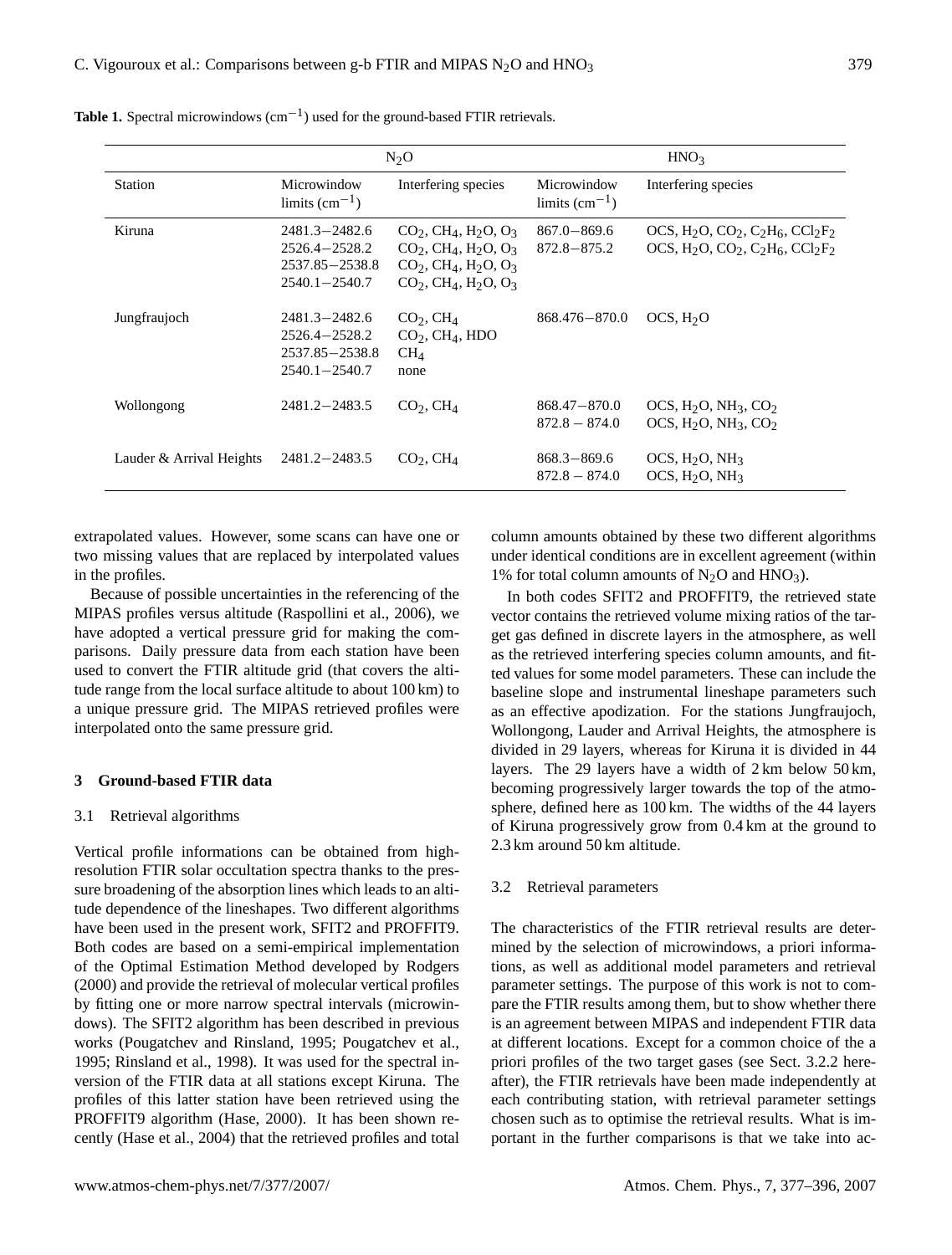

<span id="page-3-2"></span>**Fig. 1.**  $N_2O$  and  $HNO_3$  a priori profiles at all stations.

count the individual characteristics of the retrieval results, expressed in the averaging kernels and associated degrees of freedom for signal (DOFS), as discussed further in Sect. [3.3.](#page-3-1) Also, it is useful to know which spectroscopic data have been used in the FTIR retrievals, to have a better insight in possible biases associated herewith.

#### <span id="page-3-3"></span>3.2.1 Spectroscopic data and spectral windows

All stations are using the spectroscopic line parameters from the HITRAN 2000 database including official updates through 2001 [\(Rothman,](#page-19-12) [2003\)](#page-19-12). Wollongong added official updates up to August 2002 and additional lines from the Spectroscopic Atlas of Atmospheric Microwindows in the Middle Infra-Red (2nd edition) [\(Meier et al.,](#page-19-13) [2004\)](#page-19-13) but these do not include changes in the parameters for  $N_2O$  or  $HNO_3$ , or for the six interfering species, given in Table [1,](#page-2-0) that are fitted in Wollongong retrievals.

At all stations daily temperature and pressure profiles have been taken from the National Centers for Environmental Prediction (NCEP).

The retrieval microwindows used at the various stations are listed in Table [1,](#page-2-0) together with the corresponding interfering species. The a priori profiles of these interfering species are scaled simultaneously with the profile inversion of the target gases in the spectral fit procedure. Depending on location and altitude of the site and on spectral characteristics, the impact on the retrievals of fitting additional interfering species can be more or less significant. This explains why we do not always find the same interferers in the same microwindows.

# <span id="page-3-0"></span>3.2.2 A priori profile information

Because the inversion problem is ill-posed, the Optimal Estimation Method needs some a priori information about the retrieval state vector parameters, including the a priori vertical vmr profile  $x_a$ , and the associated a priori covariance matrix **S**<sup>a</sup> [\(Rodgers,](#page-19-2) [2000\)](#page-19-2).

In Fig. [1,](#page-3-2) we show the a priori  $N_2O$  and  $HNO_3$  vertical profiles used at each station. For the stations Jungfraujoch, Lauder, Arrival Heights and Wollongong, the a priori profiles have been taken identical to the climatological initial guess profiles from MIPAS for the corresponding seasons and latitude bands (so-called IG2 profiles in the MIPAS Product Handbook). Three different seasonal profiles are used, representative of the periods January to March, April to September and October to December.

For the Kiruna station, only one a priori profile is used for each species, namely the MIPAS IG2 profile for the April to September season corresponding to the latitude of Kiruna. For HNO<sub>3</sub> at Kiruna, the MIPAS IG2 profile has been modified below 30 km because it was found more realistic to enhance the a priori amount of  $HNO<sub>3</sub>$  near the tropopause.

As explained above, we do not give individual retrieval parameters such as the  $S_a$  matrices: we prefer to give the characterization of the retrieval results because that is the information that is used in the comparisons.

# <span id="page-3-1"></span>3.3 Characterization of the retrievals

As discussed in [Rodgers](#page-19-2) [\(2000\)](#page-19-2), the Optimal Estimation Method allows the characterization of the retrievals, i.e., the vertical resolution of the retrieval, its sensitivity to the a priori information and the DOFS. This is obtained by considering that the retrieved state vector  $x_r$  is related to the true state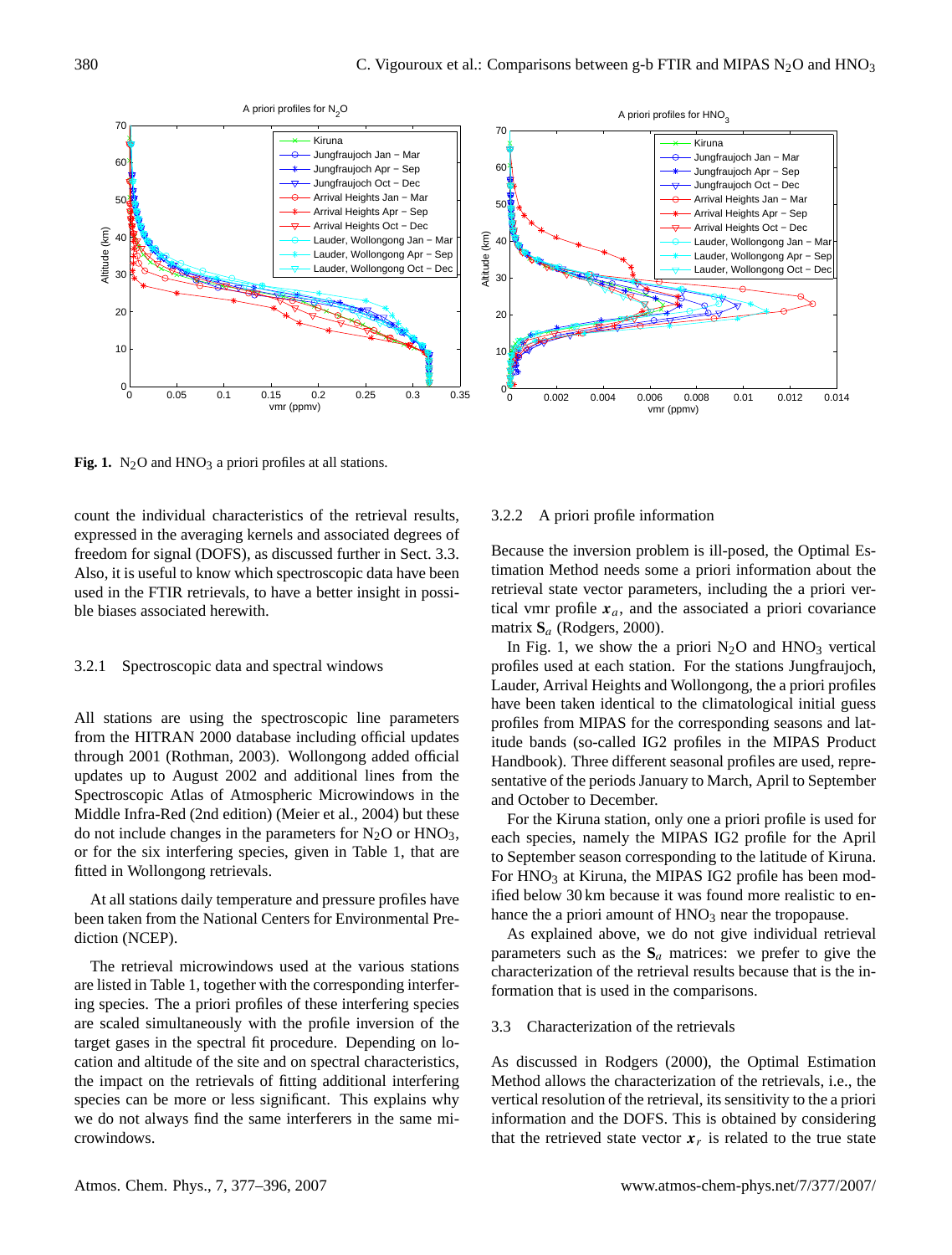

<span id="page-4-0"></span>**Fig. 2.** Characterization of the retrieval of  $N<sub>2</sub>O$  at Arrival Heights. Full and dashed lines: Volume mixing ratio averaging kernels (ppmv/ppmv) for the altitudes listed in the legend. Dotted line: Sensitivity of the retrieval as a function of altitude.

vector  $x$  by:

$$
x_r = x_a + A(x - x_a) +
$$
 error terms,

with  $x_a$  the a priori state vector and **A** the matrix whose rows are called the averaging kernels. The retrieved parameters are weighted means of the true and a priori state vector parameters. The weight associated with the true state vector parameters is given by the averaging kernels matrix **A** which would be the identity matrix in an ideal case where the retrieval would reproduce the truth. The actual averaging kernels matrix depends on several parameters including the solar zenith angle, the spectral resolution and signal to noise ratio, the choice of retrieval spectral microwindows, and the a priori covariance matrix  $S_a$ . The elements of the averaging kernel for a given altitude give the sensitivity of the retrieved profile at that altitude to the real profile at each altitude, and its full width at half maximum is a measure of the vertical resolution of the retrieval at that altitude. Figures [2](#page-4-0) and [3](#page-4-1) show the mean averaging kernels for  $N_2O$  at Arrival Heights and for HNO<sub>3</sub> at Lauder, respectively. We see that the best vertical resolution is approximately  $8 \text{ km}$  for N<sub>2</sub>O and 10 km for HNO<sub>3</sub>.

The DOFS of the ground-based retrievals are given by the trace of the averaging kernel matrix **A**. Thus, they depend on the parameters given previously, which can be different for each station and each spectrum. We have calculated, for each station, their mean value for the data used in this study. We list them for both molecules in Table [2.](#page-5-0) For  $HNO<sub>3</sub>$  they vary from 1.9 at the Jungfraujoch station to 2.8 at Lauder. For N<sub>2</sub>O they vary from 4.3 at the Jungfraujoch to 3.5 at Wollongong. The high value for DOFS for  $N_2O$  at the Jungfraujoch



<span id="page-4-1"></span>Fig. 3. Characterization of the retrieval of HNO<sub>3</sub> at Lauder. Full and dashed lines: Volume mixing ratio averaging kernels (ppmv/ppmv) for the altitudes listed in the legend. Dotted line: Sensitivity of the retrieval as a function of altitude.

is related to the high altitude of the station, that has a strong impact for tropospheric species.

On top of the kernels plotted in Figs. [2](#page-4-0) and [3,](#page-4-1) we have added the so-called "sensitivity" of the retrievals at each altitude to the measurements. This sensitivity at altitude  $k$  is calculated as the sum of the elements of the corresponding averaging kernel,  $\sum_i A_{ki}$ . It indicates, at each altitude, the fraction of the retrieval that comes from the measurement rather than from the a priori information. A value larger than one means that the retrieved profile at that altitude is oversensitive to changes in the real profile. It may be compensating for poor sensitivity to the true profile at other altitudes when the averaging kernels do not allow the separation of the altitude ranges correctly. A value close to zero at a certain altitude indicates that the retrieved profile at that altitude is nearly independent of the real profile and is therefore approaching the a priori profile. In other words, the measurements have not significantly contributed to the retrieved profile at that altitude.

Figure [2](#page-4-0) shows that the ground-based FTIR measurements of  $N_2$ O at Arrival Heights have a sensitivity larger than 0.5 from the ground to about 30 km altitude. For the  $HNO<sub>3</sub>$  retrievals at Lauder, the measurements have the largest sensitivity between 10 and 35 km, as shown in Fig. [3.](#page-4-1) The altitude range with better sensitivity does not only depend on the species considered, but it is also different at the various stations in agreement with the different values for DOFS given in Table [2.](#page-5-0) For making relevant comparisons between the ground-based and satellite data, we focus on the altitude ranges in which the sensitivity of the retrieved profiles to the measurements is sufficiently high. As we intend to compare partial column amounts, we have adopted a strict criterion to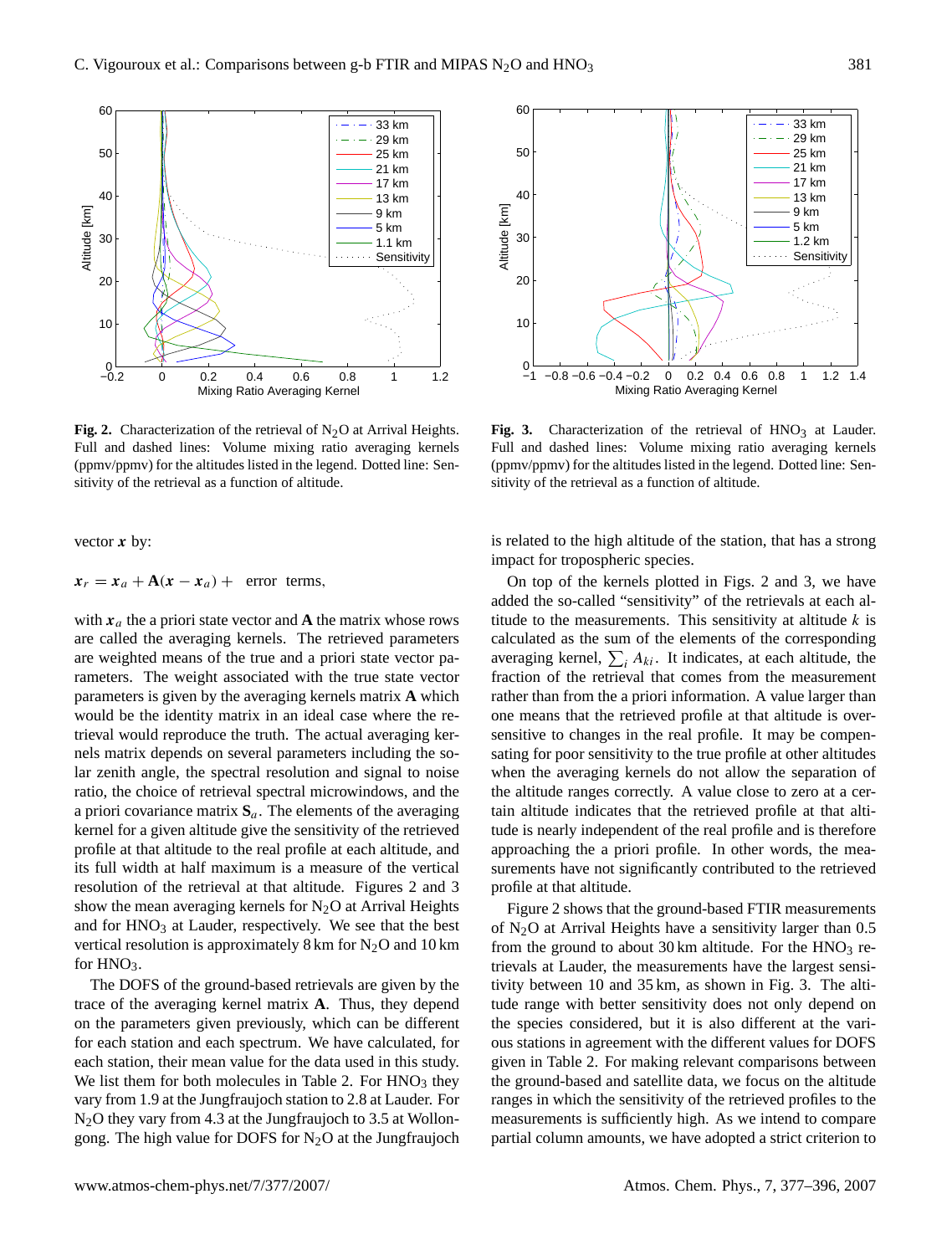<span id="page-5-0"></span>**Table 2.** Characterization of the retrieved profiles of N<sub>2</sub>O and HNO<sub>3</sub> at each station: statistical mean and standard deviation (1 $\sigma$ ) for one year of measurements of the Degrees of Freedom for Signal (DOFS), and Sensitivity Range (S.R.) of the ground-based FTIR retrievals (Gd: ground; TC: total column; PC: partial column). See Sect. [3.3](#page-3-1) for definitions.

|                 | N <sub>2</sub> O  |              |                    |                    | HNO <sub>3</sub>  |              |                     |                    |
|-----------------|-------------------|--------------|--------------------|--------------------|-------------------|--------------|---------------------|--------------------|
| <b>Station</b>  | ТC<br><b>DOFS</b> | S.R.<br>(km) | PС<br>limits (hPa) | PC.<br><b>DOFS</b> | TC<br><b>DOFS</b> | S.R.<br>(km) | PC.<br>limits (hPa) | PC.<br><b>DOFS</b> |
| Kiruna          | $3.6 \pm 0.2$     | $Gd-25$      | $182 - 24$         | $1.3 \pm 0.2$      | $2.5 \pm 0.5$     | $13 - 36$    | $132 - 4$           | $2.0 \pm 0.3$      |
| Jungfraujoch    | $4.3 \pm 0.2$     | $Gd-45$      | $198 - 1$          | $2.7 \pm 0.1$      | $1.9 \pm 0.4$     | $10 - 27$    | $145 - 15$          | $1.5 \pm 0.3$      |
| Wollongong      | $3.5 \pm 0.2$     | $Gd-30$      | $207 - 12$         | $1.7 \pm 0.1$      | $2.1 \pm 0.4$     | $14 - 32$    | $151 - 9$           | $1.7 \pm 0.2$      |
| Lauder          | $3.7 \pm 0.3$     | $Gd-30$      | $199 - 12$         | $1.8 \pm 0.1$      | $2.8 \pm 0.3$     | $8 - 34$     | $144 - 7$           | $2.4 \pm 0.2$      |
| Arrival Heights | $3.7 \pm 0.2$     | $Gd-28$      | $181 - 17$         | $1.5 \pm 0.1$      | $2.8 \pm 0.4$     | $8 - 34$     | $135 - 7$           | $2.2 + 0.2$        |

define the altitude boundaries of these partial columns: the sensitivity, as defined above, must be larger than 0.5, which means that the retrieved profile information comes for more than 50% from the measurement, or, in other words, that the a priori information influences the retrieval for less than 50%. We have added in Table [2](#page-5-0) these vertical sensitivity ranges (S.R.) for each molecule at each station.

It is interesting to consider the DOFS for the partial columns that will be compared between MIPAS and the FTIR data. Table [2](#page-5-0) includes the altitude limits of these partial columns, in pressure units. The lower (in altitude) limits correspond to the lower limit of the MIPAS data of approximately 12 and 14 km for  $N_2O$  and  $HNO_3$ , respectively. The upper limits agree with the upper limit defined by the FTIR sensitivity at each station. The DOFS for the partial columns within these limits are also given in Table [2.](#page-5-0) We note that almost all of the information concerning  $HNO<sub>3</sub>$  from the ground-based FTIR is located within the defined partial column limits. On the contrary, for  $N_2O$ , at least half of the information is situated in the troposphere. This can also be seen in Fig. [4](#page-6-0) where we plot three partial columns averaging kernels for both molecules: one for the partial column used in the comparisons, the two other for the partial columns in the altitude ranges above and below the considered one. The averaging kernels peak in the right altitude ranges, therefore the partial columns comparisons will not have any biases induced by the limited vertical resolution of the ground-based FTIR.

The DOFS for the partial columns are larger than one (1.3 in the worst case). Therefore, we believe that it is still valuable to show profile comparisons in Sect. [6.](#page-10-0) But, in all cases, the DOFS are lower than 2.7, thus these profile comparisons should not be over-interpreted. The detailed shapes of the profile comparisons will strongly depend on the individual FTIR averaging kernel shapes and thus on the FTIR retrieval parameters.

# <span id="page-5-2"></span>**4 BASCOE analyses**

#### 4.1 Assimilation system and set-up

BASCOE (Belgian Assimilation System of Chemichal Ob-servations from ENVISAT<sup>[5](#page-5-1)</sup>) is a 4D-VAR data assimilation system derived from that described in [Errera and Fonteyn](#page-19-14) [\(2001\)](#page-19-14) (see Appendix A for a description of the similarities and the differences between both systems). BASCOE is based on a 3-D chemical transport model driven by operational ECMWF analysis [\(Daerden et al.,](#page-18-1) [2006\)](#page-18-1). MIPAS v4.61 observations of  $H_2O$ ,  $NO_2$ ,  $O_3$ ,  $CH_4$ ,  $N_2O$ , and  $HNO_3$ have been assimilated for the year 2003. BASCOE ozone analyses have already been validated by [Geer et al.](#page-19-15) [\(2006\)](#page-19-15) who made intercomparisons of ozone analyses from different assimilation systems, including BASCOE.

The model calculates the evolution of 59 chemical species taking into account the advection, the chemistry and the Polar Stratospheric Cloud (PSC) microphysics. In the BASCOE version used here, the surface area density (SAD) of Polar Stratospheric Clouds (PSC) is parameterized in a very simple manner (see Appendix A). Heterogeneous chemistry is not parameterized, as it is solved simultaneously with gas-phase chemistry. The model extends from the surface up to 0.1 hPa using 37 levels with a horizontal resolution of  $5^\circ$  in longitude and 3.75◦ in latitude. Data assimilation is done using 4D-VAR with an assimilation window of one day. The background error standard deviation is set to 20% of the background field. Correlations are not taken into account and the background covariance matrix is therefore diagonal. Additional to the MIPAS random error, a representation error of 8.5% that takes into account the difference of resolution between BASCOE and MIPAS has been specified for each as-similated observation (Ménard et al., [2000\)](#page-19-16). In order to prevent oscillating data entering into BASCOE, only values in the range [0.2, 200] hPa and [4, 200] hPa are considered for  $N_2O$  and  $HNO_3$ , respectively (M. Ridolfi, private communication).

<span id="page-5-1"></span><sup>5</sup><http://bascoe.oma.be/>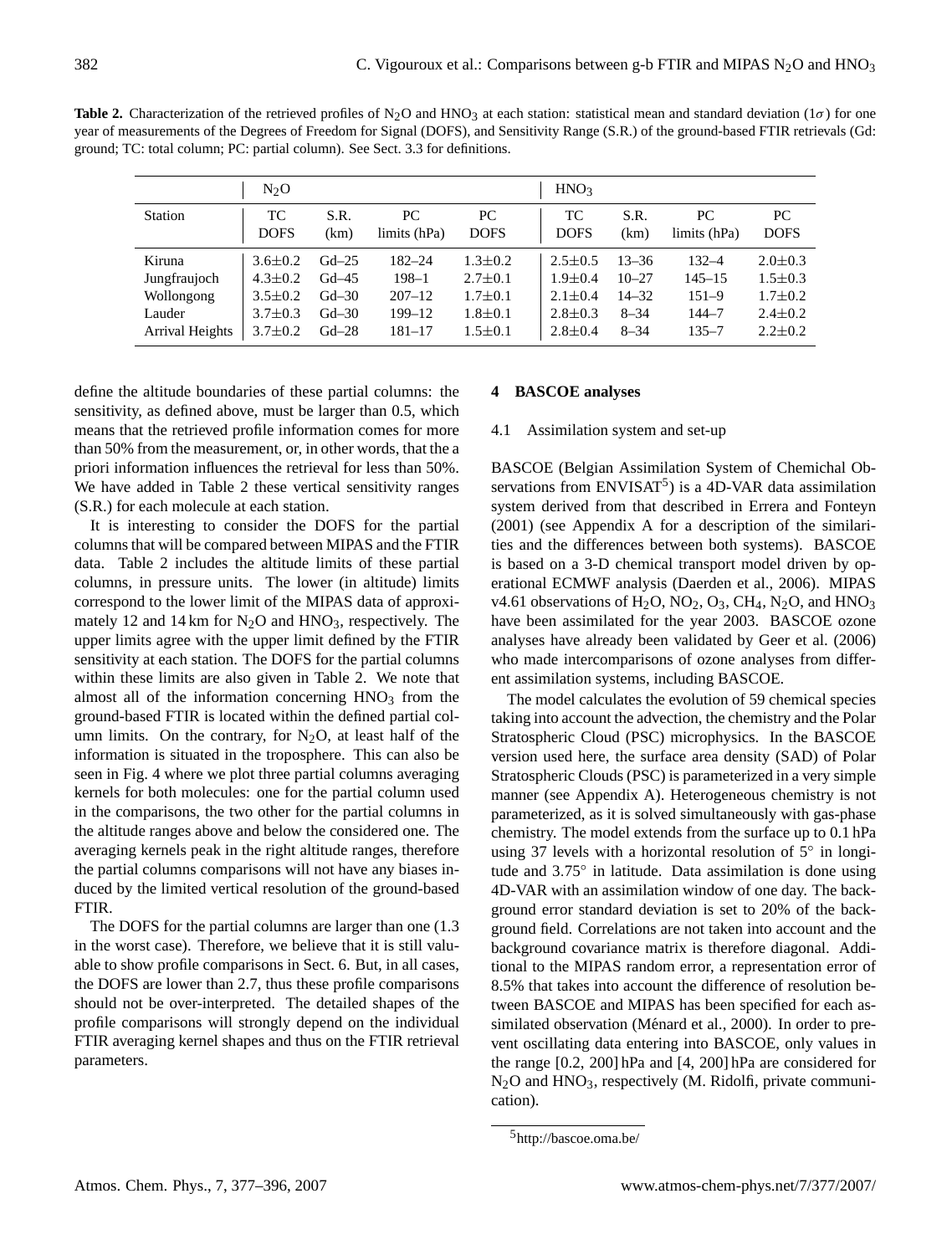

<span id="page-6-0"></span>**Fig. 4.** Partial columns averaging kernels (mol. cm<sup>−2</sup>/mol. cm<sup>−2</sup>) for N<sub>2</sub>O at Arrival Heights and HNO<sub>3</sub> at Lauder.

## 4.2 Comparison with MIPAS observations

In order to evaluate how well BASCOE represents MIPAS, we plot, in Fig. [5,](#page-7-0) the monthly mean bias  $\langle$  <BASCOE-MIPAS>/<MIPAS>) and standard deviation  $(1\sigma)$  between BASCOE and MIPAS profiles of  $N_2O$  and  $HNO_3$  in five 10° latitude bands corresponding to each station. Generally, monthly mean N<sub>2</sub>O biases are within  $\pm$ 5%. For some months, higher values are observed in the middle-high stratosphere: above 20 hPa around 75◦S, above 5 hPa around 35◦ S and 65◦ N and above 3 hPa around 45◦ S and 45◦ N. However, these cases occur in pressure ranges outside the limits used to compare FTIR and MIPAS, except for the Jungfraujoch station. For the latter case, one should not take into account profiles comparison with BASCOE for pressures above 3 hPa. The effect on the comparison of partial columns of  $N_2O$  above 3 hPa is negligible, since there is almost no  $N_2O$ at high altitude (see Fig. [1\)](#page-3-2). Standard deviations of monthly N<sub>2</sub>O comparisons are between 10% to 20% within the pressure limits of the comparisons between FTIR and MIPAS, except for Arrival Heights during local winter. We also observe a significant variability from month to month. Nevertheless, this variability is comparable to the estimated assimilation error (random and representativeness errors).

For  $HNO<sub>3</sub>$ , monthly mean biases are generally negative (BASCOE underestimates MIPAS) and vary with altitude, latitude and month. The bias is minimal, within  $\pm 5\%$ , around 80 hPa in the  $-80$  to  $-70°$  latitude band, and around 100 hPa in the other latitude bands. The biases are largest at 150 hPa and between 10 and 20 hPa, and vary from month to month between −10% and −30% for the worst case of Arrival Heights during local winter. Regarding the standard deviation, it is minimum around 50 hPa, the altitude at which the  $HNO<sub>3</sub>$  mixing ratio reaches its maximum. Within the pressure limits of the comparisons between FTIR and MI-PAS, its value lies between 5% and 20% except at the South Pole where it can reach 25% in wintertime. Again, this variability is comparable to the estimated assimilation error.

#### <span id="page-6-1"></span>4.3 Discussion

Having the above statistics in mind, we can evaluate to which extent BASCOE is a proxy of MIPAS. In the case of  $N_2O$ , we can say that BASCOE is a good proxy of MIPAS, because the bias between both is negligible. However, it is clear that  $BASCOE HNO<sub>3</sub>$  cannot be considered as a good absolute proxy of MIPAS because of the fact that BASCOE underestimates MIPAS HNO<sub>3</sub>. This must be kept in mind when BASCOE will be compared to ground-based FTIR.

In order to check if the five other assimilated species could induce a bias in the  $HNO<sub>3</sub>$  analyses,  $HNO<sub>3</sub>$  has been assimilated alone for a limited period of time. No differences were found between the two sets of analyses. On the other hand, several sensitivity tests were done regarding the sulfate aerosol SAD, a quantity that is subject to large uncertainties  $(Küll et al., 2002)$  $(Küll et al., 2002)$ . These tests result in significant changes in the agreement between MIPAS and BASCOE analyses. It is therefore expected that a different climatology of SAD than the one described in Appendix A would allow the BASCOE HNO<sub>3</sub> analyses to be closer to the MIPAS observations. As mentioned by [Rood](#page-19-18) [\(2005\)](#page-19-18), the problem of bias is perhaps the greatest challenge facing assimilation.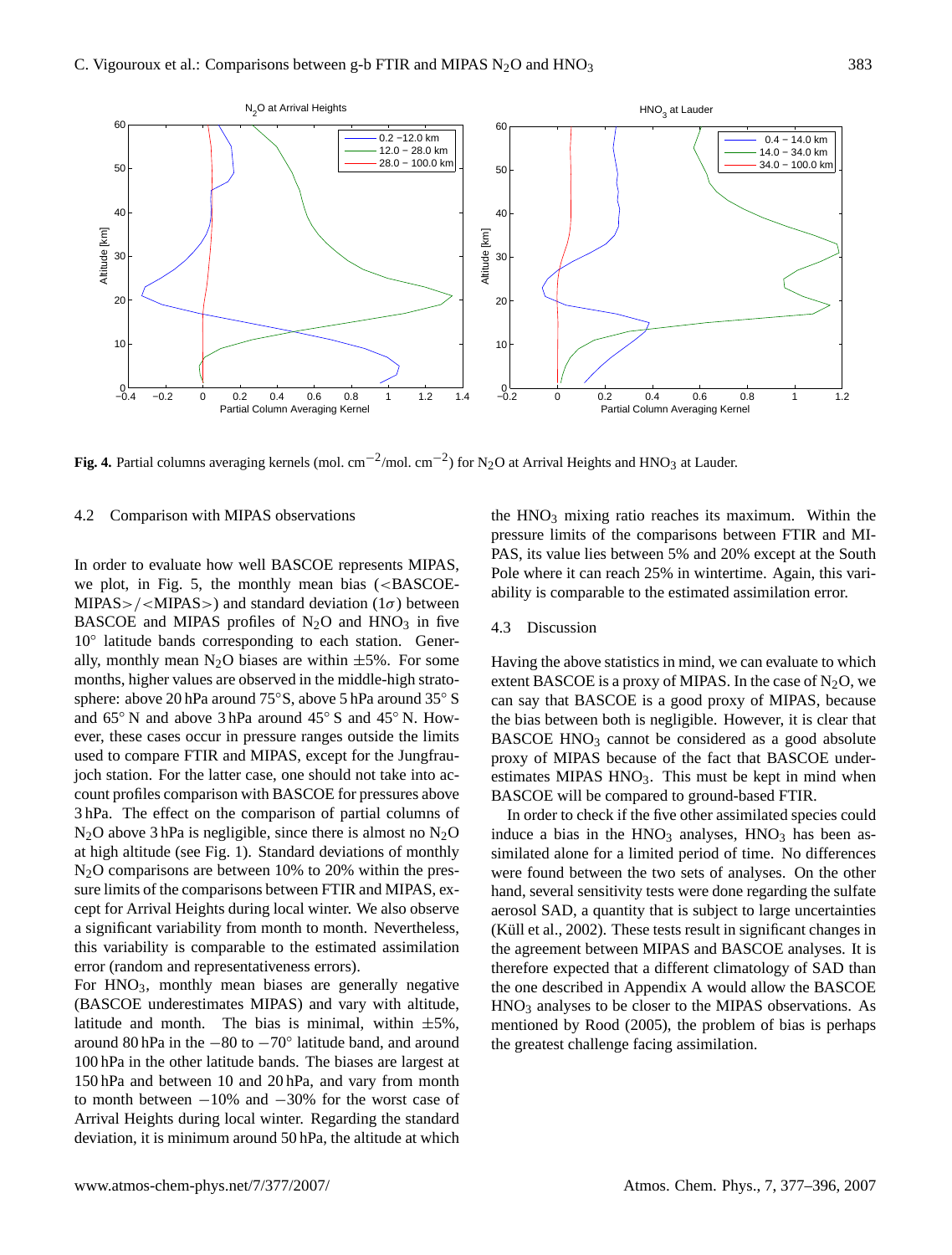

<span id="page-7-0"></span>**Fig. 5.** Monthly zonal mean bias and standard deviation (std. dev.) between BASCOE and MIPAS profiles of N<sub>2</sub>O (top) and HNO<sub>3</sub> (bottom), in 10° latitude bands around ground-based stations (A.H.: Arrival Heights). In blue: December to May; in red: June to November. For polar regions, monthly statistics are shown only for months where FTIR provides observations. Latitude are specified in °N.

#### <span id="page-7-2"></span>**5 Comparison methodologies**

<span id="page-7-1"></span>5.1 Vertical smoothing of the MIPAS and BASCOE profiles to the ground-based FTIR resolution

When making intercomparisons of remote sounders having different vertical resolutions, one can use the method given by [Rodgers and Connor](#page-19-19) [\(2003\)](#page-19-19) to account for that difference. In the present case, the vertical resolution of the MI-PAS data is much higher than that of the ground-based FTIR data. Therefore the MIPAS profiles  $x_m$  are considered to be ideal profiles compared to ground-based FTIR ones, and the averaging kernel matrix of MIPAS retrievals is approximated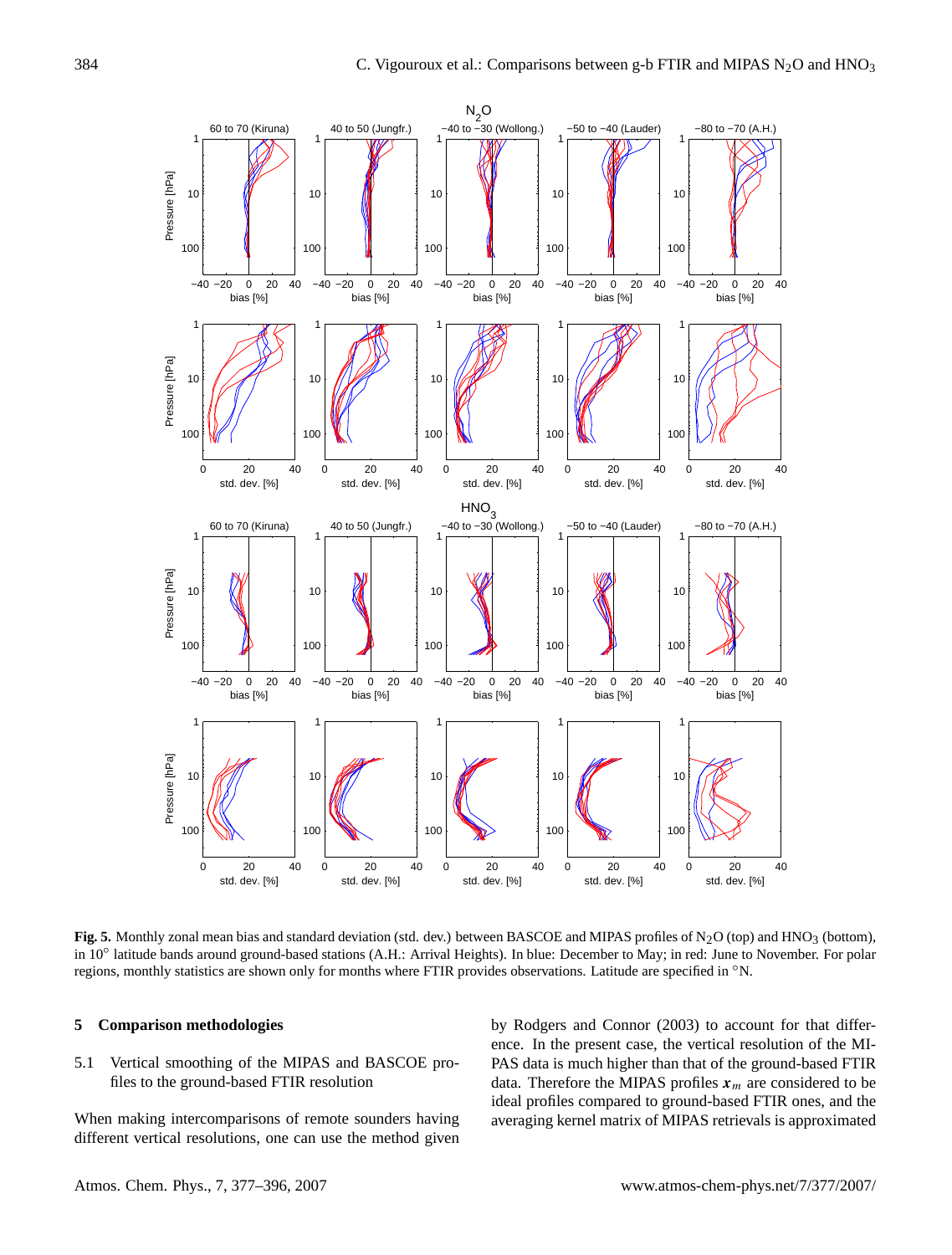by the identity matrix. Before comparing MIPAS profiles to the ground-based ones, we smoothed them according to the characteristics of the ground-based data, following:

$$
x_s = x_a + A(x_m - x_a), \tag{1}
$$

in which  $\mathbf{x}_s$  are the smoothed MIPAS profiles and  $\mathbf{x}_a$  and **A** are the a priori profile and the averaging kernel matrix of the ground-based FTIR retrievals, respectively. The same smoothing is applied to the BASCOE profiles.

Having adopted this approach, the vertical smoothing error [\(Rodgers,](#page-19-2) [2000\)](#page-19-2), one of the larger FTIR error sources, which comes from the fact that the FTIR retrievals cannot see the real vertical fine structure of the atmosphere, can be neglected in the uncertainties that are to be considered in the comparison results.

It is worth noting that the smoothing procedure requires the extrapolation of MIPAS profiles beyond the altitude limits of the scan. This has been done using the MIPAS initial guess profiles.

From here onwards, we will use the terms MIPAS and BASCOE profiles for the smoothed profiles. The partial columns amounts that are discussed in the paper have been calculated from the smoothed profiles.

# <span id="page-8-0"></span>5.2 Statistical sets of comparisons

The four statistics defined hereinafter will be described by the mean value of the differences (the "bias") between MI-PAS (or BASCOE) and FTIR and their standard deviation  $(1\sigma)$  (the "scatter"), in percent. To do so, we divide the mean value and the standard deviation of the absolute differences of partial columns and profiles by the mean of the FTIR partial columns and profiles, respectively. The mean value and standard deviation of our statistics are thus referring to  $\lfloor$ <MIPAS-FTIR> $\pm$ 1 $\sigma$ ]/<FTIR> in the tables and figures of Sect. [6.](#page-10-0) The scatter will be compared to the estimated random error on the differences to discuss the agreement between both instruments. A bias between MIPAS and FTIR will be called "statistically significant" if the mean <MIPAS-FTIR> is larger than the error on that mean, i.e., larger than FTIR> is larger than the error on that mean, i.e<br> $3 * \sigma / \sqrt{N}$ , with N the number of coincidences.

# 5.2.1 Comparisons between MIPAS and ground-based profiles for two different collocation criteria

In order to obtain a statistically significant set of comparisons between the MIPAS and ground-based data, we have chosen spatial collocation circles of 1000 km radius around each of the ground-based stations. As the MIPAS tangent point can move by more than 200 km in the horizontal direction during one scan, the criterion is applied such that at least one tangent point of the scan must lie within the collocation circle. The requirement on temporal coincidence is that the recording time difference between the MIPAS and FTIR profile is smaller than 3 h. Each individual MIPAS profile is compared to the mean of the FTIR profiles that are within  $\pm 3$  h from the MIPAS measurement time. It is justified to take the mean of the ground-based measurements as the concentrations of  $N_2O$  and  $HNO_3$  are not expected to change in such a short lapse of time. Anyway, when the standard deviation of the FTIR data set within these 6 h periods is larger than the estimated random error of the FTIR measurements, we reject that coincidence from our comparison data set. We do not take the mean of the MIPAS scans because their spatial locations and the quality of the profiles can be very different. This set of comparisons will be called "Statistics 1" in the paper.

To evaluate the impact of the collocation criterion, we will also show the results of comparisons of partial columns for a collocation of 400 km radius, with the additional requirement that all tangent points of the scan must be within the 400 km radius ("Statistics 2"). The same temporal criterion of  $\pm 3$  h is used in "Statistics 2".

The latter collocation choice leads to very poor statistics. To get around the problem of collocation, we have introduced the use of profiles obtained by the 4D-VAR data assimilation system BASCOE which can be seen as proxies of MIPAS profiles, for the species, altitude ranges and periods discussed in Sect. [4.](#page-5-2)

5.2.2 Two sets of comparisons using the 4D-VAR data assimilation system BASCOE

For the purpose of this work, BASCOE analyses have delivered vertical profiles of  $N_2O$  and  $HNO_3$ , at the location of each station, four times a day, namely at 00:00 h, 06:00 h, 12:00 h and 18:00 h UT. The comparisons between the ground-based FTIR and BASCOE data are divided in two sets. "Statistics 3" compares the means of the FTIR data sets involved in "Statistics 1", not with the collocated MI-PAS profiles themselves, but with the BASCOE profiles at the location of the station that are closest in time.

To enlarge the statistics for the comparisons, we also compare the BASCOE profiles with the means of the groundbased FTIR data that are available within the six hours time ranges centered around the times of the BASCOE profiles, even if no correlative MIPAS measurements are available in these periods. This set of comparisons is referred to hereafter as "Statistics 4".

## 5.3 Evaluation of data uncertainties

<span id="page-8-1"></span>5.3.1 Coincidence and horizontal smoothing errors

A full error analysis for comparisons between remotely sensed data sets includes not only the systematic and random uncertainties associated with each data set but also the coincidence and smoothing errors [\(von Clarmann,](#page-19-20) [2006\)](#page-19-20). The choice of different collocation criteria and the use of BAS-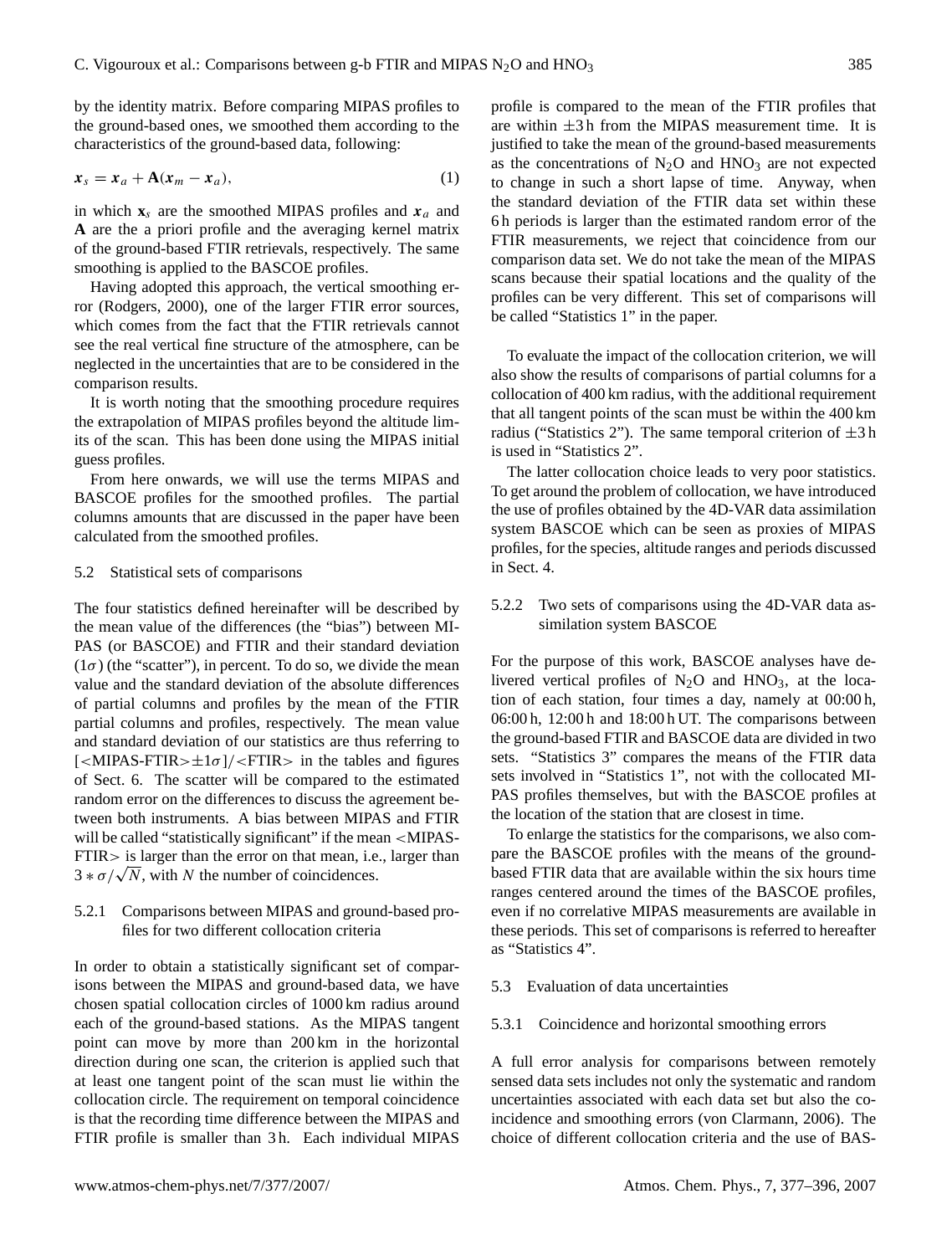COE analyses as presented above, will allow us to estimate and to minimize the spatial coincidence error between the compared MIPAS and FTIR data sets, and to assume that the temporal coincidence error is close to zero. The vertical smoothing presented in Sect. [5.1](#page-7-1) minimises the smoothing error in the vertical (altitude) coordinate. Additional contributions to the coincidence error come from the fact that both the MIPAS and ground-based FTIR data stem from observations that are integrated measurements along their respective line-of-sights, that may be oriented differently in space. Moreover, the sighted airmasses have a horizontal extension, that depends on the observation geometry and spectral characteristics, and that may become as large as 500 km, thus contributing to the horizontal smoothing error. These additional contributions to the coincidence and smoothing errors may become substantial if the observed target species' concentrations are non-uniform in space, over distances smaller than the sampling distances. Under these circumstances, the target species' abundances sampled by FTIR and MIPAS, and therefore also by BASCOE, may be different.

In order to further minimize the coincidence error, we have verified whether it is useful to apply an additional coincidence criteria based on the potential vorticity (PV) at the MI-PAS (or BASCOE) and FTIR locations. It has turned out, however, that under circumstances where there are strong PV gradients – as is the case in local winter-spring at high latitudes -, the local PV values do not provide enough information regarding the PV gradients in the compared airmasses. In other words, we are still left with the horizontal smoothing error, which becomes substantial in these cases as well. Therefore, in such circumstances, we have decided to limit the periods for comparison to local summer-autumn periods, as will be explained further in Sect. [6.](#page-10-0)

Therefore hereinafter (Sect. [5.3.2\)](#page-9-0), for the quantitative evaluation of the uncertainties associated with the comparisons, we will focus on the random uncertainties associated with both data sets. However, the residual coincidence and horizontal smoothing errors must be kept in mind when we will discuss the agreement between the data sets, in Sect. [6.](#page-10-0)

#### <span id="page-9-0"></span>5.3.2 Random data uncertainties

We have evaluated the random error covariance matrix on the difference MIPAS-FTIR using the work of [Rodgers and Con](#page-19-19)[nor](#page-19-19) [\(2003\)](#page-19-19) for the intercomparison of remote sounding instruments, and of [Calisesi et al.](#page-18-2) [\(2005\)](#page-18-2) for the regridding between the MIPAS and the FTIR data. As seen before, MIPAS profiles have a much higher vertical resolution than groundbased FTIR profiles, so the random error covariance matrix of the comparison MIPAS-FTIR,  $S_{\delta_{12}}$  in Eq. (22) of [Calisesi](#page-18-2) [et al.](#page-18-2) [\(2005\)](#page-18-2), becomes simply:

<span id="page-9-2"></span>
$$
\mathbf{S}_{\delta_{12}} = \mathbf{S}_{x_1} + \mathbf{A} \mathbf{W}_{12} \mathbf{S}_{x_2} \mathbf{W}_{12}^T \mathbf{A}^T.
$$
 (2)

Herein  $S_{x_1}$  is the random error covariance matrix of the ground-based FTIR retrieved profile  $x_1$ , **A** is the FTIR averaging kernel matrix specified on the FTIR retrieval grid, and  $S_{x_2}$  is the random error covariance matrix of the MIPAS profile  $x_2$  specified on the MIPAS retrieval grid.  $W_{12}$  is a grid transformation matrix, defined by:

$$
\mathbf{W}_{12} = \mathbf{W}_1^* \mathbf{W}_2, \tag{3}
$$

with  $W_1$  and  $W_2$  the transformation matrices of the FTIR and MIPAS retrieval products  $x_1$  and  $x_2$  to the equivalent retrieval products  $y_1$  and  $y_2$ , respectively, on the same fine grid:

$$
y_2 = \mathbf{W}_2 x_2
$$
  

$$
x_1 = \mathbf{W}_1^* y_1.
$$
 (4)

 $W_1^*$  is the generalized pseudo-inverse of  $W_1$ .

The random error matrix  $S_{x_1}$  for the ground-based FTIR data has been evaluated for a typical measurement at Kiruna with a solar zenith angle of 70° (F. Hase, private communication). For  $N_2O$ , the random error matrix is dominated by the contributions from the spectral baseline error, as well as the temperature profile uncertainties. For  $HNO<sub>3</sub>$ , the spectral noise is also a dominant error source. Figure [6](#page-10-1) shows the square-root of the variances of  $S_{x_1}$  for the FTIR N<sub>2</sub>O and  $HNO<sub>3</sub>$  retrievals at the Kiruna station.

The ESA MIPAS products include individual error covariance matrices with each profile: they represent the errors due to the noise. As only a typical value is used for the groundbased FTIR uncertainty, we have taken for the MIPAS error covariance matrix due to noise,  $S_n$ , the mean of the matrices corresponding to all the MIPAS scans collocated within 1000 km around the stations. A very few scans, with particularly high error values (larger than two times the mean error), have been rejected from the statistics.

An analysis of the various other sources of error of the MI-PAS retrievals has been made by the Atmospheric, Oceanic and Planetary Physics (AOPP) research team at Oxford Uni-versity<sup>[6](#page-9-1)</sup>. The systematic errors given by AOPP are typical ones for large latitude bands. These errors are given in percent in an altitude grid, and it is assumed that there are no correlations between errors, i.e., each systematic error covariance matrix is diagonal. The systematic errors are divided into two parts: purely systematic errors and systematic errors with random variability. For the discussion about the scatter of the comparisons, we are interested only in the random error sources (noise and systematic errors with random variability, namely: propagation of temperature random error on the retrievals, horizontal gradient effects, uncertainties on the profiles of interfering species and on the high altitude column). Hereinafter, we will designate this random error by the short term "uncertainty". The total error covariance matrix due to all systematic error sources with random variability,  $S_{\text{syst\_rand}}$ , has been calculated as the mean of the set of

<span id="page-9-1"></span><sup>6</sup><http://www.atm.ox.ac.uk/group/mipas/err/>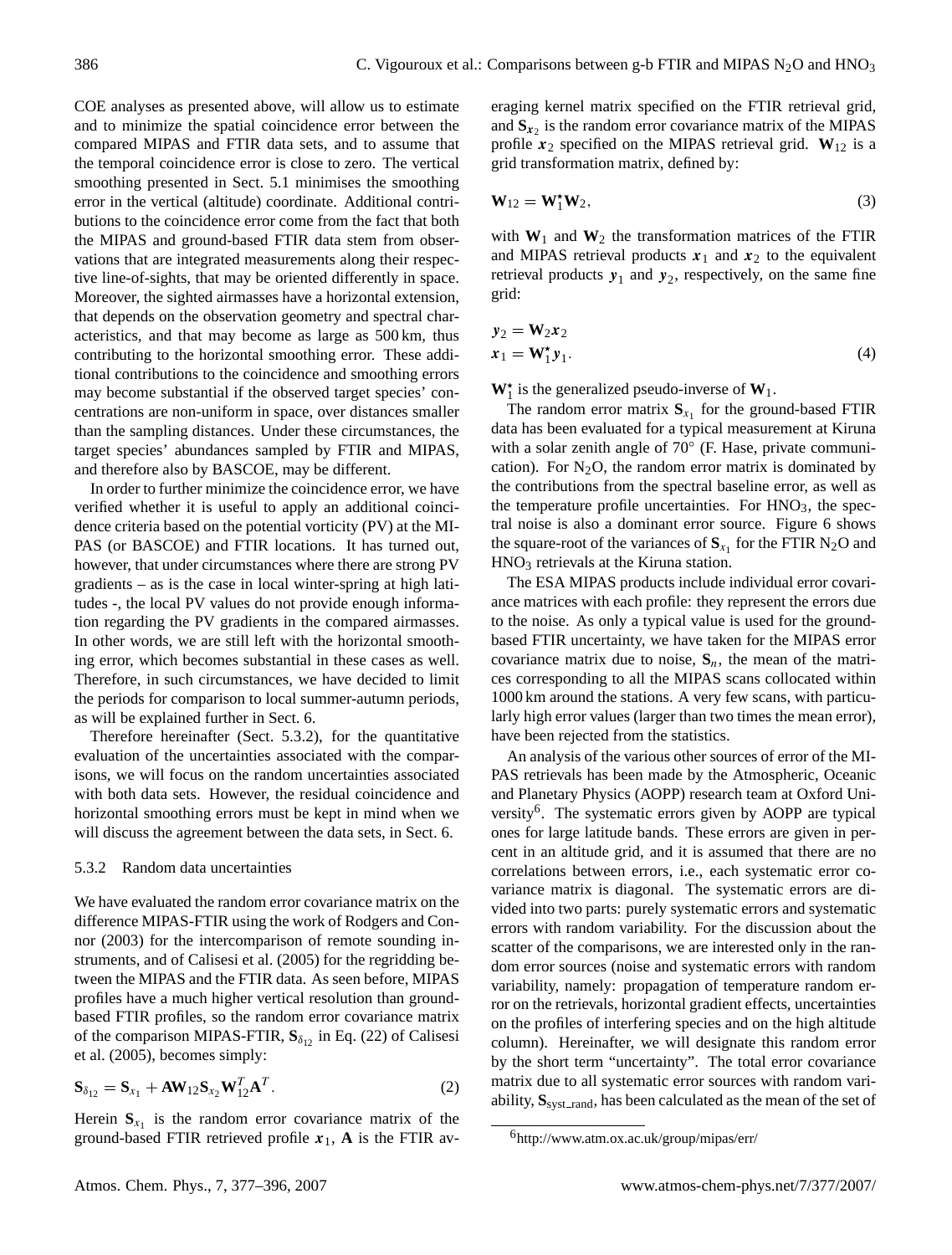

<span id="page-10-1"></span>**Fig. 6.** Ground-based FTIR, MIPAS and (MIPAS-FTIR) random errors (in ppbv) for the N<sub>2</sub>O and HNO<sub>3</sub> retrievals at Kiruna.

individual matrices in vmr units, obtained from the multiplication of the typical matrix in percentage with the individual MIPAS profile for each coincidence case.

Then the contribution of the MIPAS uncertainties to the combined random error covariance matrix  $S_{\delta_{12}}$  in Eq. [\(2\)](#page-9-2) is simply:  $S_{x_2} = S_n + S_{syst\_rand}$ .

Figure [6](#page-10-1) shows the square-root of the variances of the smoothed MIPAS profile uncertainty matrix (second term on the right hand of Eq. 2) for the  $N_2O$  and  $HNO_3$  retrievals obtained around the Kiruna station, together with the squareroot of the variances of  $S_{x_1}$  and  $S_{\delta_{12}}$  for the FTIR profile and for the absolute difference MIPAS-FTIR, respectively.

From the error covariance matrix of the difference MIPAS-FTIR, we have calculated the error  $\Delta_{\delta_{PC}}$  associated with the difference of partial columns. This calculation is made according to:

<span id="page-10-2"></span>
$$
\Delta_{\delta_{PC}} = \mathbf{g}^T \mathbf{S}_{\delta_{12}} \mathbf{g},\tag{5}
$$

in which  $g$  is the operator that transforms the volume mixing ratio profile in a partial column amount, between the boundaries that have been defined earlier (Sect. [3.3](#page-3-1) and Table [2\)](#page-5-0).

Since we discuss the results of the statistical evaluations in percentage values in the next section, we calculate the relative error on the partial column differences by dividing the absolute error (Eq. [5\)](#page-10-2) by the mean of the FTIR partial columns. This relative random error on the difference between MIPAS and FTIR partial columns is given in Tables [3,](#page-11-0) and [5,](#page-13-0) and will be compared to the standard deviations of the comparisons statistics to verify whether both instruments are in agreement. This is the subject of the next section.

# <span id="page-10-0"></span>**6 Results of the intercomparisons**

## 6.1 Results for  $N_2O$

# 6.1.1 Comparisons of the partial columns of  $N_2O$

Table [3](#page-11-0) summarizes, for each station, the statistical results of the comparisons of the partial columns of  $N_2O$  for the four sets described in Sect. [5.2.](#page-8-0) As seen in Sect. [2,](#page-1-3) the vertical coordinate for the comparisons must be pressure rather than altitude. The pressure limits of the partial columns are repeated in the table.

Table [3](#page-11-0) shows that there is a good agreement between MIPAS and ground-based FTIR partial columns even with the less constrained collocation criteria ("Statistics 1"). For Kiruna, Jungfraujoch and Lauder, there is no statistically significant bias between the two instruments considering the means and their error (about 2%, calculated as explained in Sect. [5.2\)](#page-8-0) for "Statistics 1". A small positive bias of  $4\pm2\%$ is obtained at Wollongong, and a negative one of −5±2% at Arrival Heights. The random errors of the relative differences of partial columns, estimated as seen in Sect. [5.3.2,](#page-9-0) are about 6 or 7% as indicated in the table. Agreement between both instruments should give a standard deviation of the statistics similar to the estimated random errors. One expects that the remaining discrepancies of a few percent between the two instruments are due to spatial collocation criteria that are too wide. "Statistics 2", made with a reduced collocation criterion of 400 km, have indeed lower standard deviations for the three stations where the number of coincidences remains statistically relevant  $(\geq 10)$ .

The reason why the standard deviation of the statistics is not reduced at the Kiruna station by using a stricter collo-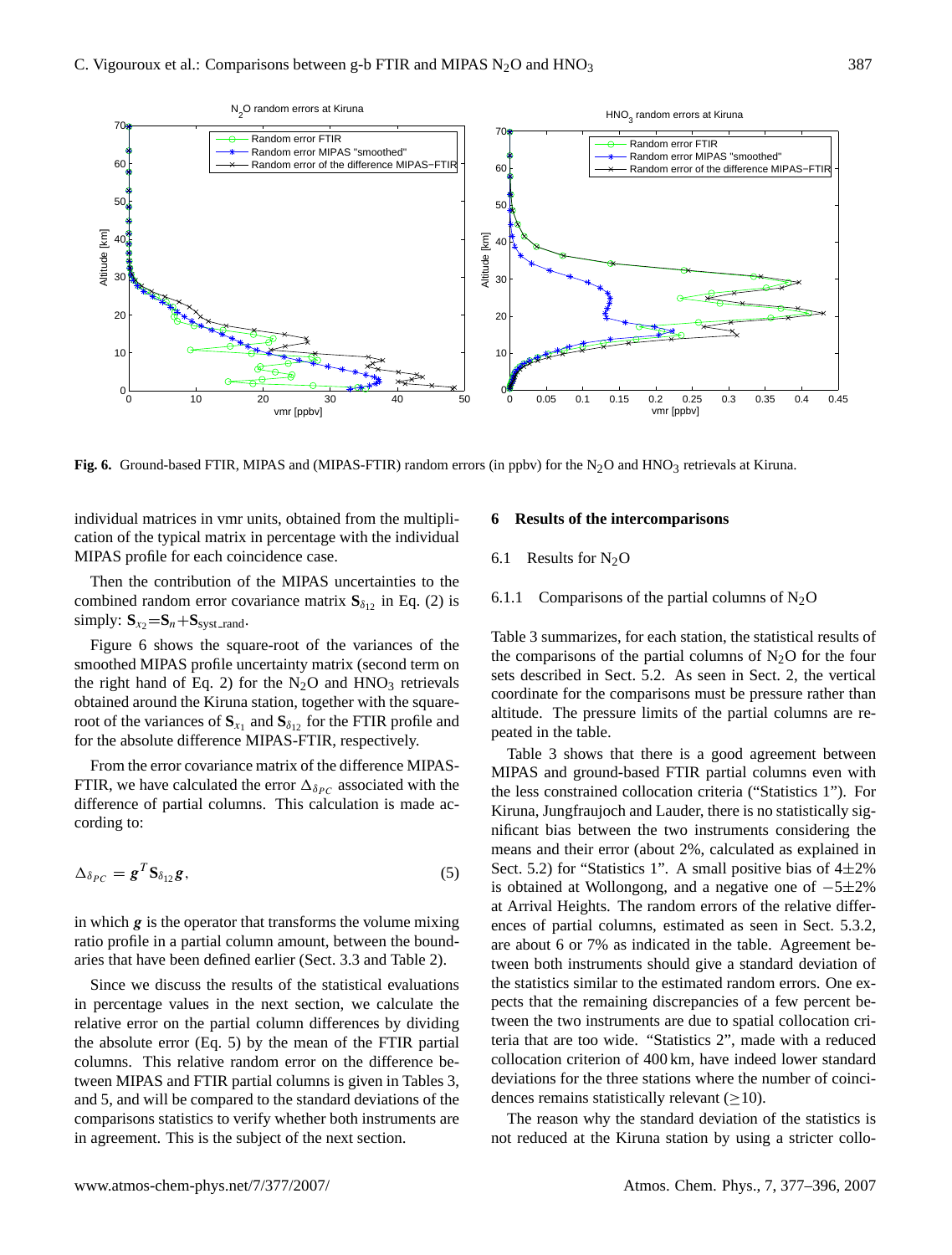<span id="page-11-0"></span>**Table 3.** Statistical means and standard deviations  $\frac{-X-FTIR+1\sigma}{-FIR}$  [%] of the N<sub>2</sub>O partial columns confined between the given pressure limits. X stands for the MIPAS partial columns collocated within 1000 km ("Statistics 1") and 400 km ("Statistics 2") around the ground-based stations, or, the BASCOE partial columns corresponding to cases where MIPAS data exist within the adopted collocation times ("Statistics 3") and for all cases where FTIR ground-based data exist ("Statistics 4"). All X profiles have been smoothed by the ground-based FTIR averaging kernel matrices as explained in Sect. [5.1.](#page-7-1) The numbers of comparisons included in the different statistics are given between parentheses.

| $N_2O$                                                      |                          |                                               | $\lceil$ <mipas-ftir><math>\pm</math>1<math>\sigma</math>]/<ftir></ftir></mipas-ftir> |                       |              |                                                    | $\leq$ BASCOE-FTIR> $\pm$ 1 $\sigma$ ]/ $<$ FTIR> |              |                      |                |
|-------------------------------------------------------------|--------------------------|-----------------------------------------------|---------------------------------------------------------------------------------------|-----------------------|--------------|----------------------------------------------------|---------------------------------------------------|--------------|----------------------|----------------|
| <b>Station</b>                                              | Pressure<br>limits [hPa] | "Statistics 1"<br>$\lceil \frac{9}{0} \rceil$ |                                                                                       | "Statistics 2"<br>[%] |              | Random<br>error <sup><math>\alpha</math></sup> [%] | "Statistics 3"<br>$\lceil \sqrt{6} \rceil$        |              | [%]                  | "Statistics 4" |
| Kiruna $(68^{\circ} N)$                                     | 182–24                   | $-1\pm9$                                      | (283)                                                                                 | $-4\pm9$              | (6)          | 6                                                  | $+0+7$                                            | (86)         | $+0+7$               | (119)          |
| Jungfraujoch $(46.5^{\circ} N)$                             | $198 - 1$                | $+2\pm6$                                      | (130)                                                                                 | $+1\pm3$              | (10)         | 6                                                  | $+0\pm2$                                          | (64)         | $+0\pm2$             | (176)          |
| Wollongong $(34^{\circ} S)$                                 | $207 - 12$               | $+4+7$                                        | (78)                                                                                  | $+9{\pm}10$           | (4)          | 6                                                  | $+0\pm3$                                          | (31)         | $-1\pm3$             | (133)          |
| Lauder $(45^{\circ} S)$<br>Arrival Heights $(78^{\circ} S)$ | $199 - 12$<br>$181 - 17$ | $+0\pm7$<br>$-5\pm10$                         | (194)<br>(271)                                                                        | $+4\pm5$<br>$-8\pm9$  | (11)<br>(24) | 6<br>7                                             | $+0±4$<br>$-5\pm 6$                               | (89)<br>(48) | $+1\pm4$<br>$-4\pm8$ | (273)<br>(70)  |

 $\alpha$ See Sect. [5.3.2](#page-9-0) for the estimation of the error on the relative differences.

<span id="page-11-1"></span>**Table 4.** Same as Table [3](#page-11-0) but for a reduced (summer-autumn) time period, at Kiruna and Arrival Heights.

| $N_2O$                                         |                          | [ <mipas-ftir>±1σ]/<ftir></ftir></mipas-ftir> |                |                       |             |                                   | $\lceil <\text{BASCOE-FTIR}>\pm 1\sigma \rceil/<\text{FTIR}>$ |                       |                      |              |
|------------------------------------------------|--------------------------|-----------------------------------------------|----------------|-----------------------|-------------|-----------------------------------|---------------------------------------------------------------|-----------------------|----------------------|--------------|
| Station                                        | Pressure<br>limits [hPa] | "Statistics 1"<br>[%]                         |                | "Statistics 2"<br>[%] |             | Random<br>error $\lceil\% \rceil$ | "Statistics 3"<br>$\lceil \% \rceil$                          | "Statistics 4"<br>[%] |                      |              |
| Kiruna, June–Oct<br>Arrival Heights, Jan-March | 182–24<br>$181 - 17$     | $+1\pm5$<br>$-4\pm5$                          | (187)<br>(126) | $+1\pm4$<br>$-4+4$    | (4)<br>(10) | 6<br>6                            | $+0\pm3$<br>$-1\pm3$                                          | (54)<br>(19           | $+0\pm2$<br>$-1\pm3$ | (67)<br>(31) |

cation criteria can be understood from the timeseries of the partial columns of  $N<sub>2</sub>O$  in this particular case, as shown in Fig. [7.](#page-12-0) We see that the variation of the  $N_2O$  abundances is much higher during the winter-spring period (January to end of March), probably related to subsidence in polar vortex conditions. Thus, the higher standard deviation of 9% at Kiruna for "Statistics 1" is due to the higher variability of  $N_2O$  in time and space. This makes the collocation criterion less adequate for selecting comparable quantities. The standard deviation remains high (9%) even if the spatial collocation is set to 400 km. It is probably because in spring even a collocation of 400 km is not sufficient to take into account the  $N<sub>2</sub>O$  spatial variability and because the horizontal smoothing error (see Sect. [5.3.1\)](#page-8-1) is larger during this period. We can however not conclude because of the bad statistical conditions (only six coincidences, two of them occuring in spring). But a similar problem to Kiruna is encountered at the Arrival Heights station as seen in Fig. [8,](#page-12-1) with a high variability of  $N<sub>2</sub>O$  in local spring (September to end of November), thus giving rise to standard deviations of "Statistics 1" and "2" (10% and 9%, respectively) that are high compared to the random error of 6%. To confirm this interpretation, the statistics of the comparisons (relative differences between FTIR and MIPAS partial column values) at Kiruna and Arrival Heights, limited to the local summer-autumn period, are given in Table [4.](#page-11-1) They show values for the standard deviations that are in agreement with the expected uncertainty for the relative differences, and that decrease from "Statistics 1" to "Statistics 2".

At the Wollongong station, "Statistics 2" suffers from a very small number of coincidences, in which essentially one out of the four MIPAS scans in coincidence, in early March, is causing the large value of the standard deviation (10%). Eliminating this point reduces the bias and the standard deviation to 4±3%.

As said before, for the purpose of evaluating the impact of the collocation criteria on the comparison results, we have also compared the FTIR data with correlative data from BASCOE analyses, i.e., BASCOE analyses interpolated at the location of the ground stations as proxies for perfectly collocated MIPAS measurements, in "Statistics 3" and "4". A comparison in Table [3](#page-11-0) of the results for "Statistics 1" to those for "Statistics 3", which include identical sets of FTIR measurements, shows lower standard deviations in the latter case, especially for the three mid-latitudes stations. A similar reduction in the standard deviations is observed in Table [4](#page-11-1) for the two high latitude stations, Kiruna and Arrival Heights, when the reduced time period is considered. One also notices very small differences between the results (means and standard deviations) of "Statistics 3" and "Statistics 4" where BASCOE products are used even when there are no MIPAS observations that satisfy the temporal and spatial collocation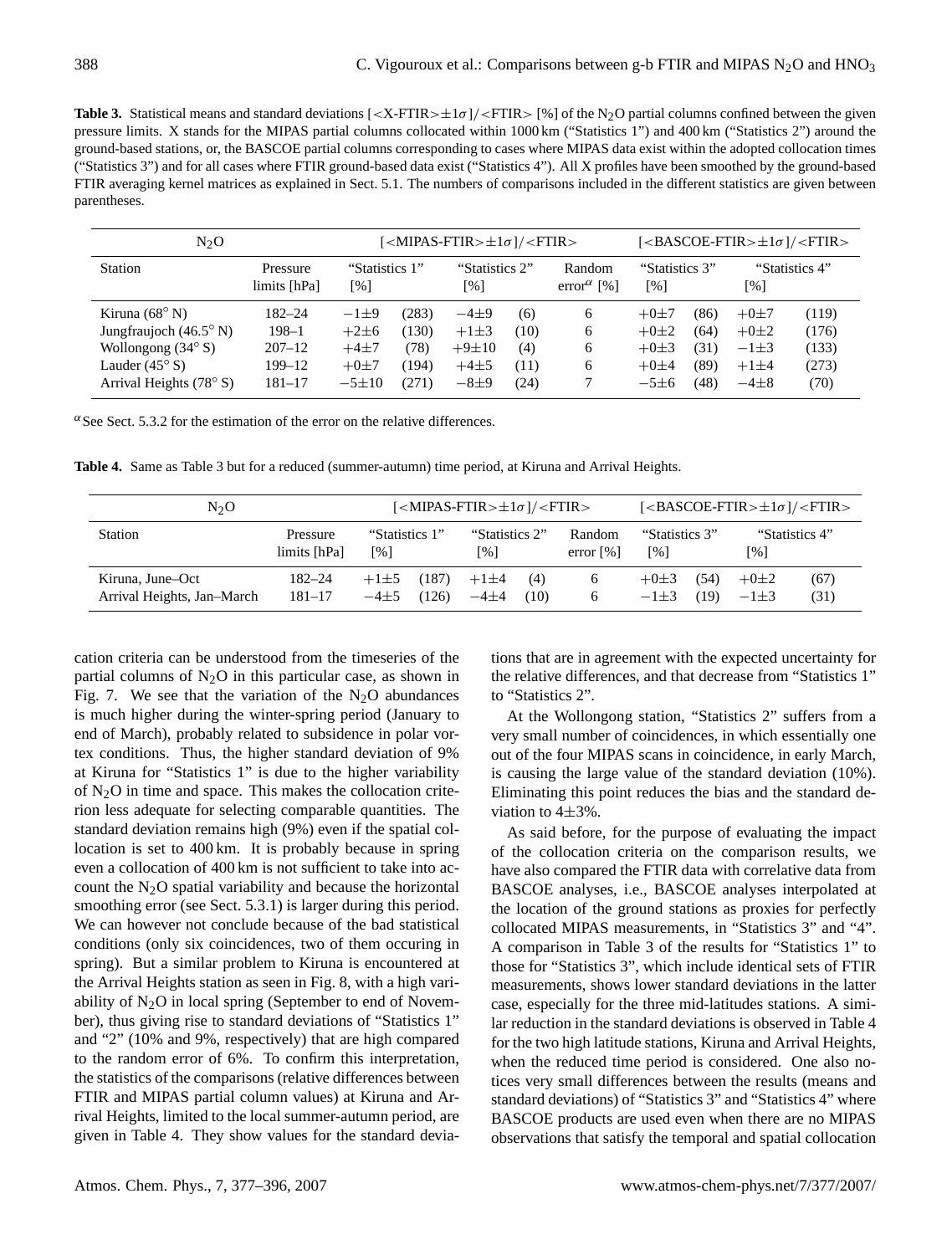

PC amount [molec. cm<sup>-2</sup>] PC amount [molec. cm<sup>-2</sup> FTIR MIPAS < 1000 km 5 MIPAS < 400 km **BASCOE** 4 40 20 Differences [%] Differences [%] 0 −20 –40 —<br>Jan 03 Jan 03 Apr 03 Jul 03 Oct 03 Jan 04 Date

6

7

8

 $\epsilon$ 

10  $x 10^{17}$ 

<span id="page-12-0"></span>**Fig. 7.** Upper panel: Partial columns  $(182-24 hPa)$  of N<sub>2</sub>O at Kiruna, from ground-based FTIR (green circles), MIPAS (dark blue and light blue stars for selections according to the spatial collocation criteria of 1000 and 400 km, respectively) and BASCOE (magenta triangles) data. Lower panel: Relative partial column differences (MIPAS-FTIR)/<FTIR> (stars; same colour coding as for upper plot), and (BASCOE-FTIR)/<FTIR> (magenta triangles).

criteria with the FTIR measurements. These results confirm that BASCOE products can be used reliably as proxies of MI-PAS observations at any time within the considered periods. Still, in the winter-spring periods at high latitudes, where the spatial (and temporal) variability of the  $N_2O$  partial column abundances is high, it appears that BASCOE, with its resolution of 5◦ in longitude and 3.75◦ in latitude, has more difficulties to correctly capture this variability: the standard deviations of "Statistics 3" or "4" do not go down to the level of the random uncertainty (except "Statistics 3" for Arrival Heights). This is in agreement with Fig. [5](#page-7-0) which shows that the standard deviations of the statistics comparing BASCOE and MIPAS are larger for the months January to March at Kiruna, and September to November for Arrival Heights.

One may also notice that the comparisons of BASCOE and FTIR show a significant bias only for Arrival Heights, when the whole period January to December 2003 is considered.

From the best cases (mid-latitude stations) of Table 3 and from Table 4, we see that the statistical standard deviations of the observed partial column differences can be slightly smaller than the estimated random uncertainties associated



<span id="page-12-1"></span>**Fig. 8.** Upper panel: Partial columns  $(181-17)$  hPa) of N<sub>2</sub>O at Arrival Heights, from ground-based FTIR (green circles), MIPAS (dark blue and light blue stars for selections according to the spatial collocation criteria of 1000 and 400 km, respectively) and BASCOE (magenta triangles) data. Lower panel: Relative partial column differences (MIPAS-FTIR)/<FTIR> (stars; same colour coding as for upper plot), and (BASCOE-FTIR)/<FTIR> (magenta triangles).

with them. This could lead to the conclusion that the uncertainty estimates for the FTIR profiles are conservative. However, we'll see in the profile comparisons in the next section that the ratio between the statistical standard deviation and the random error varies a lot with altitude (Fig. [9\)](#page-14-0). The overestimation of the random error appears only in the troposphere and lower stratosphere where the amount of  $N_2O$  is important.

# 6.1.2 Comparisons of the vertical profiles of  $N_2O$

Figure [9](#page-14-0) shows the statistical means and associated standard deviations of the relative differences between the vertical profiles of  $N_2O$  from the ground-based FTIR observations and MIPAS v4.61 ("Statistics 1") and BASCOE products ("Statistics 3"), at the five contributing stations. The random error on the difference between MIPAS and FTIR profiles, i.e., the square-root of the variances of  $S_{\delta_{12}}$  (Eq. [2\)](#page-9-2), are represented by the shaded areas around the statistical means of the MIPAS-FTIR difference profiles. As we show relative differences, the absolute errors have been divided by the mean of the FTIR profiles.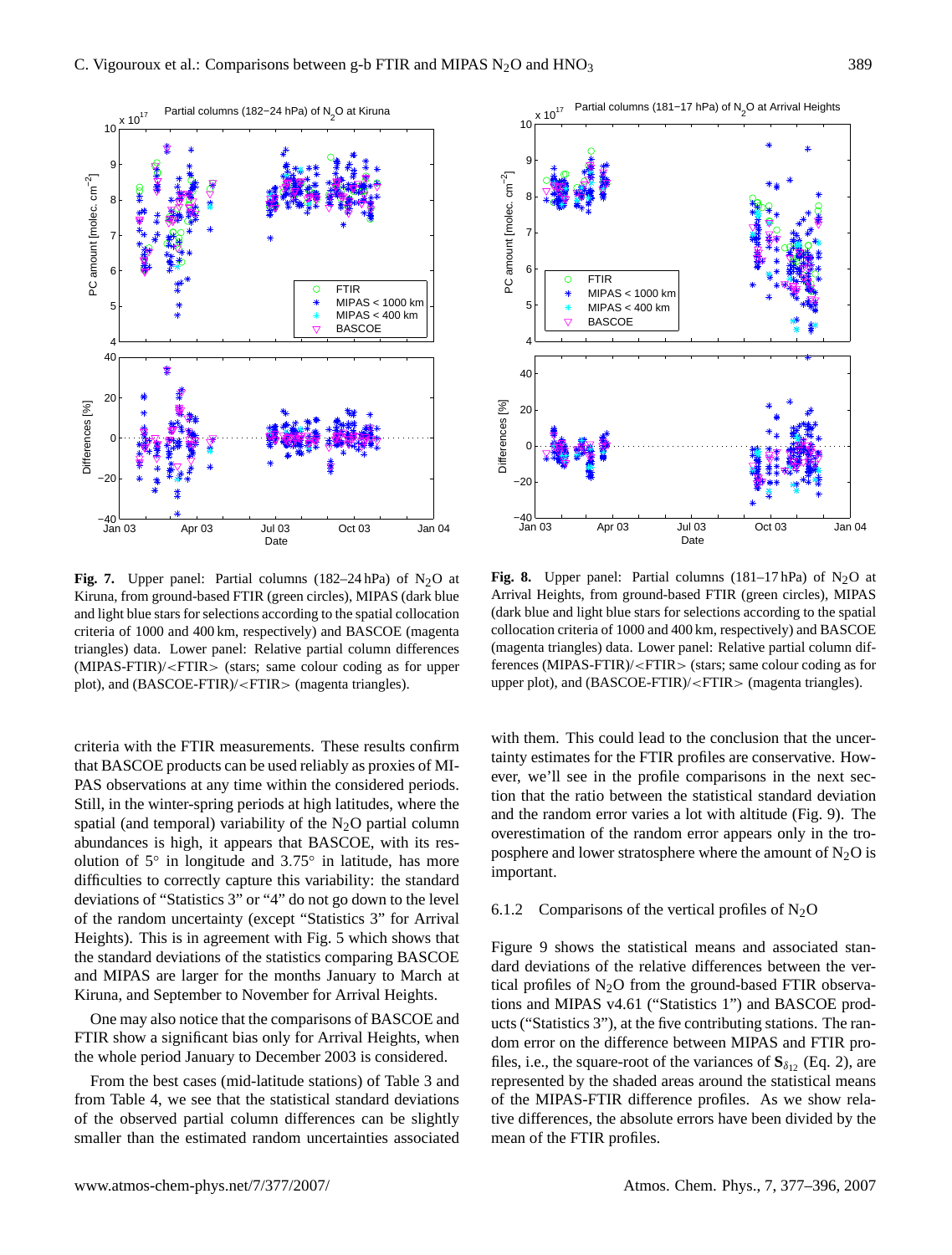<span id="page-13-0"></span>**Table 5.** Statistical means and standard deviations  $\frac{-X-FTIR \gt \pm 1\sigma}{\lt \text{FTIR}}$  [%] of the HNO<sub>3</sub> partial columns confined between the given pressure limits. X stands for the MIPAS partial columns collocated within 1000 km ("Statistics 1") and 400 km ("Statistics 2") around the ground-based stations, or, the BASCOE partial columns corresponding to cases where MIPAS data exist within the adopted collocations times ("Statistics 3") and for all cases where FTIR ground-based data exist ("Statistics 4"). All X profiles have been smoothed by the groundbased FTIR averaging kernel matrices as explained in Sect. [5.1.](#page-7-1) The numbers of comparisons included in the different statistics are given between parentheses. K.: Kiruna; A.H.: Arrival Heights.

| HNO <sub>3</sub> |                          |                       | $\leq$ MIPAS-FTIR> $\pm$ 1 $\sigma$ ]/ $\leq$ FTIR> |                                      |      |                                   |                                            |      | $\leq$ BASCOE-FTIR> $\pm$ 1 $\sigma$ ]/ $<$ FTIR> |       |  |  |
|------------------|--------------------------|-----------------------|-----------------------------------------------------|--------------------------------------|------|-----------------------------------|--------------------------------------------|------|---------------------------------------------------|-------|--|--|
| <b>Station</b>   | Pressure<br>limits [hPa] | "Statistics 1"<br>[%] |                                                     | "Statistics 2"<br>$\lceil \% \rceil$ |      | Random<br>error $\lceil\% \rceil$ | "Statistics 3"<br>$\lceil \sqrt{9} \rceil$ |      | "Statistics 4"<br>[%]                             |       |  |  |
| Kiruna           | $132 - 4$                | $+12\pm12$            | (362)                                               | $+20\pm7$                            | (6)  | 3                                 | $+5±7$                                     | (91) | $+5±9$                                            | (126) |  |  |
| K., June-Oct     |                          | $+13+9$               | (248)                                               | $+18\pm 6$                           | (4)  | 3                                 | $+4\pm6$                                   | (61) | $+5\pm6$                                          | (74)  |  |  |
| Jungfraujoch     | $145 - 15$               | $+16±17$              | (167)                                               | $+14\pm12$                           | (14) | $\overline{4}$                    | $+6+7$                                     | (60) | $+5\pm8$                                          | (165) |  |  |
| Wollongong       | $151 - 9$                | $+11\pm17$            | (62)                                                | $+10\pm3$                            | (2)  | 4                                 | $+12\pm 10$                                | (26) | $+10\pm9$                                         | (131) |  |  |
| Lauder           | $144 - 7$                | $+15±13$              | (132)                                               | $+17+7$                              | (9)  | 3                                 | $+4\pm8$                                   | (46) | $+2\pm9$                                          | (138) |  |  |
| Arrival Heights  | $135 - 7$                | $+19\pm 23$           | (318)                                               | $+17\pm14$                           | (33) | 3                                 | $+1\pm 13$                                 | (51) | $+2\pm 12$                                        | (68)  |  |  |
| A. H., Jan-March |                          | $+20\pm9$             | (126)                                               | $+19\pm5$                            | (10) | 3                                 | $+12\pm4$                                  | (19) | $+11\pm5$                                         | (28)  |  |  |

The black horizontal bars in Fig. [9](#page-14-0) indicate the pressure limits of the partial columns defined in Table [3.](#page-11-0) As stated before, the MIPAS profiles are extrapolated with the MI-PAS initial guess (IG2) values outside the vertical ranges of the measurements. The ground-based FTIR profiles and the smoothed MIPAS profiles tend towards the a priori profiles at altitudes where the sensitivity of the retrievals to the measurements tends to zero. This explains why the relative difference profiles and associated errors all tend to zero at high altitudes.

For Kiruna, we see in Fig. [9](#page-14-0) a positive bias (below 3%) between MIPAS and FTIR at low altitudes becoming negative (below 5%) for pressure smaller than 100 hPa. This behaviour is similar for both whole and reduced periods. Considering the error on the mean of the differences (not plotted here, but calculated as discussed in Sect. [5\)](#page-7-2), this bias is statistically significant only for pressure smaller than 80 hPa. The same kind of shape is seen at Lauder, the higher positive bias at low altitude (below 4%) being also statistically significant. At Jungfraujoch, the bias is positive (below 4%) for pressure greater than 40 hPa and become negative above (below 5%, for pressure greater than 20 hPa; below 10% above). At Wollongong, a high positive bias is observed (below 5% for pressure greater than 55 hPa with a maximum of 21% at 25 hPa). At Arrival Heights a negative significant bias is seen for the whole altitude range, below 8% and 5% for the whole and reduced period, respectively. The shape of the bias look very similar for both compared data sets, MIPAS and BASCOE. This confirms that for the purpose of the present comparison, the agreement between MIPAS and BASCOE  $N_2O$ , as seen in Fig. [5,](#page-7-0) allows the assimilated dataset to be a proxy of the satellite observations, with continuous coverage in space and time. This shows also that the biases between each dataset and the FTIR observations is probably not related to collocation issues, but rather to the shapes of the FTIR retrievals. As the DOFS for the FTIR  $N_2O$  retrievals between the considered pressure limits is between 1.3 and 2.7 (for Kiruna and Jungfraujoch, respectively; see Table [2\)](#page-5-0), the detailed shape of the FTIR profiles strongly depends on the retrieval settings.

As seen with the partial columns comparisons in Table [3,](#page-11-0) the standard deviations of the relative differences are reduced when using collocated BASCOE products instead of the correlative MIPAS data. When comparing the random error and the statistical standard deviations, one should consider that the error calculation has been made using a typical case at Kiruna where the sensitivity is below 0.5 for altitudes greater than 25 km (Table [2\)](#page-5-0). We observe that the statistical standard deviations are lower than the estimated random error for pressures greater than 100 hPa (around 15.5 km), in the troposphere and low stratosphere, where the  $N_2O$  amount is important.

#### 6.2 Results for HNO<sup>3</sup>

#### 6.2.1 Comparisons of the partial columns of  $HNO<sub>3</sub>$

Analogous to the presentation for  $N_2O$  in Table [3,](#page-11-0) Table [5](#page-13-0) gives the statistical results, at each station, for the comparisons between FTIR and MIPAS or BASCOE HNO<sub>3</sub> partial column values, according to the four statistical approaches described in Sect. [5.2.](#page-8-0) The partial column limits (in pressure units) are also included in the second column of Table [5.](#page-13-0)

The first striking observation is that there exists a negative bias between the FTIR and MIPAS data, of order 11 to 19%. A negative bias is expected and has been observed in previous validation work [\(Oelhaf et al.,](#page-19-4) [2004\)](#page-19-4). It is due to a scaling factor that was applied to the  $HNO<sub>3</sub>$  line intensities in the spectroscopic database used for the MIPAS v4.61 retrievals, mipas−pf3.1 [\(Flaud et al.,](#page-19-21) [2003a](#page-19-21)[,b;](#page-19-22) [Raspollini et al.,](#page-19-5) [2006\)](#page-19-5), as compared to the databases used for the ground-based FTIR retrievals (HITRAN 2000, see Sect. [3.2.1\)](#page-3-3). It is well-known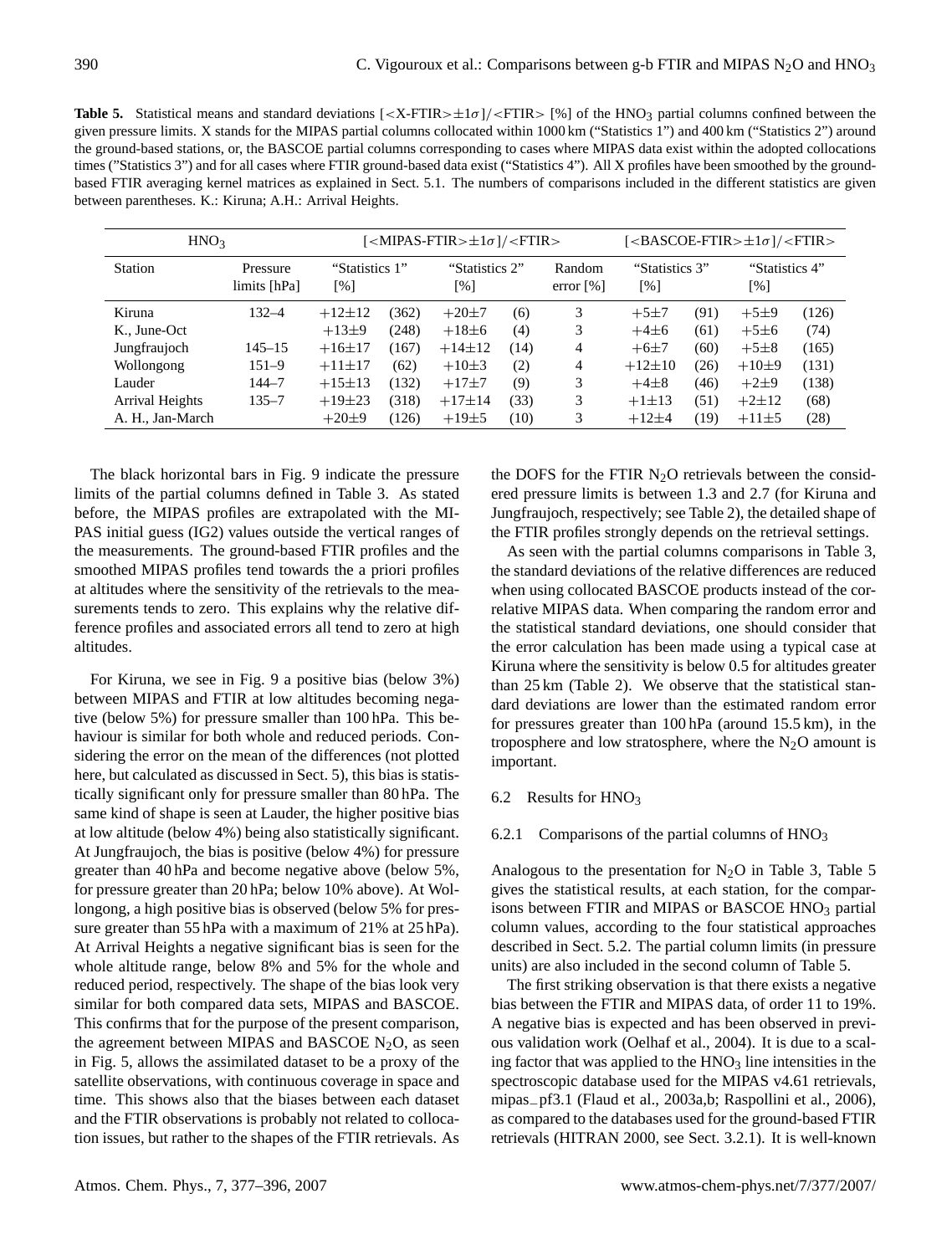

<span id="page-14-0"></span>**Fig. 9.** Statistical means and standard deviations [<X-FTIR>±1σ]/<FTIR> [%] of the N2O difference profiles. X represents the MIPAS collocated scans within 1000 km around the stations ("Statistics 1", in blue) or the BASCOE correlative profiles ("Statistics 3", in magenta). All X profiles have been smoothed by the ground-based FTIR averaging kernel matrices as discussed in Sect. [5.1.](#page-7-1) The numbers of coincidences included in both comparison data sets are given in Table [3.](#page-11-0) The black horizontal bars indicate the pressure limits of the partial columns defined before (see also Table [3\)](#page-11-0). The shaded area represents the random uncertainty on the differences, in % (see Sect. [5.3.2\)](#page-9-0).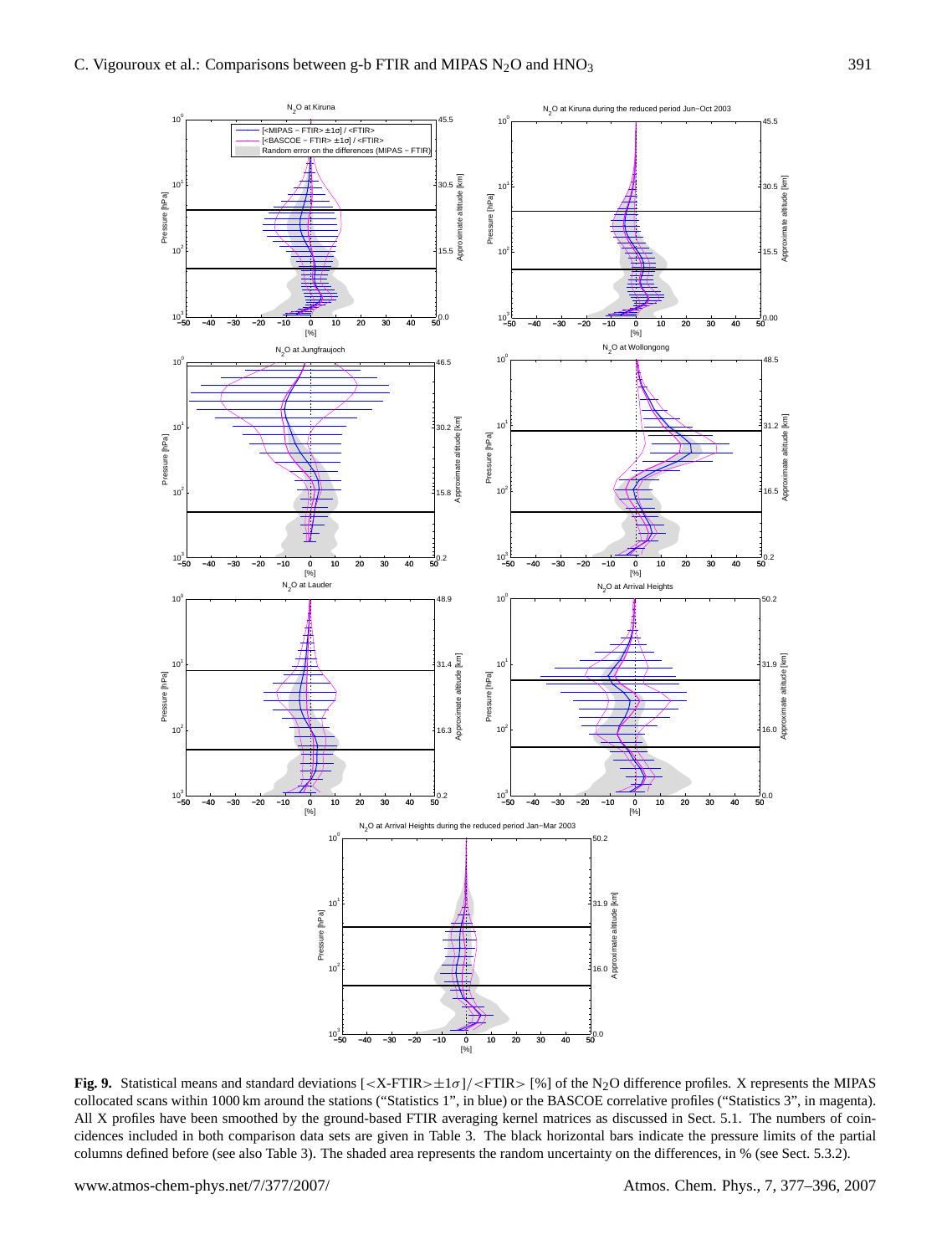

<span id="page-15-0"></span>**Fig. 10.** Upper panel: Partial columns  $(135-7)$  hPa) of HNO<sub>3</sub> at Arrival Heights, from ground-based FTIR (green circles), MIPAS (dark blue and light blue stars for selections according to the spatial collocation criteria of 1000 and 400 km, respectively) and BASCOE (magenta triangles) data. Lower panel: Relative partial column differences (MIPAS-FTIR)/<FTIR> (stars; same colour coding as for upper plot), and (BASCOE-FTIR)/<FTIR> (magenta triangles).

that the difference in the  $HNO<sub>3</sub>$  spectroscopic parameters between HITRAN 2000 and mipas−pf3.1 induces a bias of about 14% between the retrieved vmr profiles [\(Raspollini et](#page-19-5) [al.,](#page-19-5) [2006\)](#page-19-5). The determination of accurate  $HNO<sub>3</sub>$  line intensities is still controversial and in progress (see [Flaud et al.](#page-19-23) [\(2006\)](#page-19-23) and the references therein). If the same spectroscopy would have been adopted for the MIPAS and FTIR retrievals, the biases would have been 14% smaller, and thus would not have been statistically significant except for Arrival Heights. At the latter station, a mean positive bias of 5% would still be significant compared to the error on the mean of 4%.

In the case of  $HNO<sub>3</sub>$ , the use of BASCOE analyses as proxies for the MIPAS data appears to be more problematic when one is looking at absolute concentration values. The comparisons between BASCOE and FTIR do not show the systematic bias that is observed in the direct MIPAS-FTIR comparisons, except at Wollongong. The bias between BAS-COE assimilation analyses for  $HNO<sub>3</sub>$  and the MIPAS  $HNO<sub>3</sub>$ data, discussed in Sect. [4](#page-5-2) and shown in Fig. [5,](#page-7-0) is clearly seen in Figs. [10](#page-15-0) and [11.](#page-15-1) Even if the products of BASCOE seem to be closer to the ground-based FTIR products, it is not pos-



<span id="page-15-1"></span>**Fig. 11.** Upper panel: Partial columns  $(145-15 \text{ hPa})$  of  $HNO<sub>3</sub>$  at the Jungfraujoch, from ground-based FTIR (green circles), MIPAS (dark blue and light blue stars for selections according to the spatial collocation criteria of 1000 and 400 km, respectively) and BASCOE (magenta triangles) data. Lower panel: Relative partial column differences (MIPAS-FTIR)/<FTIR> (stars; same colour coding as for upper plot), and (BASCOE-FTIR)/<FTIR> (magenta triangles).

sible to conclude that the MIPAS measurements of HNO<sub>3</sub> are too high. Still, BASCOE nicely reproduces the seasonal variation.

The second noticeable fact in Table [5](#page-13-0) is that the standard deviations of all statistics are significantly larger than expected on the basis of the random uncertainties of the relative partial column differences which are only 3 or 4%. If the same spectroscopy had been adopted for the MIPAS and FTIR retrievals, the standard deviation would have decreased by a factor of 0.86. This would give, for "Statistics 4", a standard deviation of 4% in the best case of Arrival Heights limited to the January-March period, up to 10% in the worst case of Arrival Heights when the whole year 2003 is considered. This means that the additional coincidence and horizontal smoothing errors described in Sect. [5.3.1](#page-8-1) are significant in the comparisons between the FTIR and MIPAS products. Indeed, the additional uncertainties can largely be explained by the spatial variability of  $HNO<sub>3</sub>$ . It is clearly seen in Table [5](#page-13-0) by comparing "Statistics 1" and "2", that a stricter collocation criterion reduces the standard deviations significantly. One could expect that the use of BASCOE would reduce the standard deviations to the level of the estimated random un-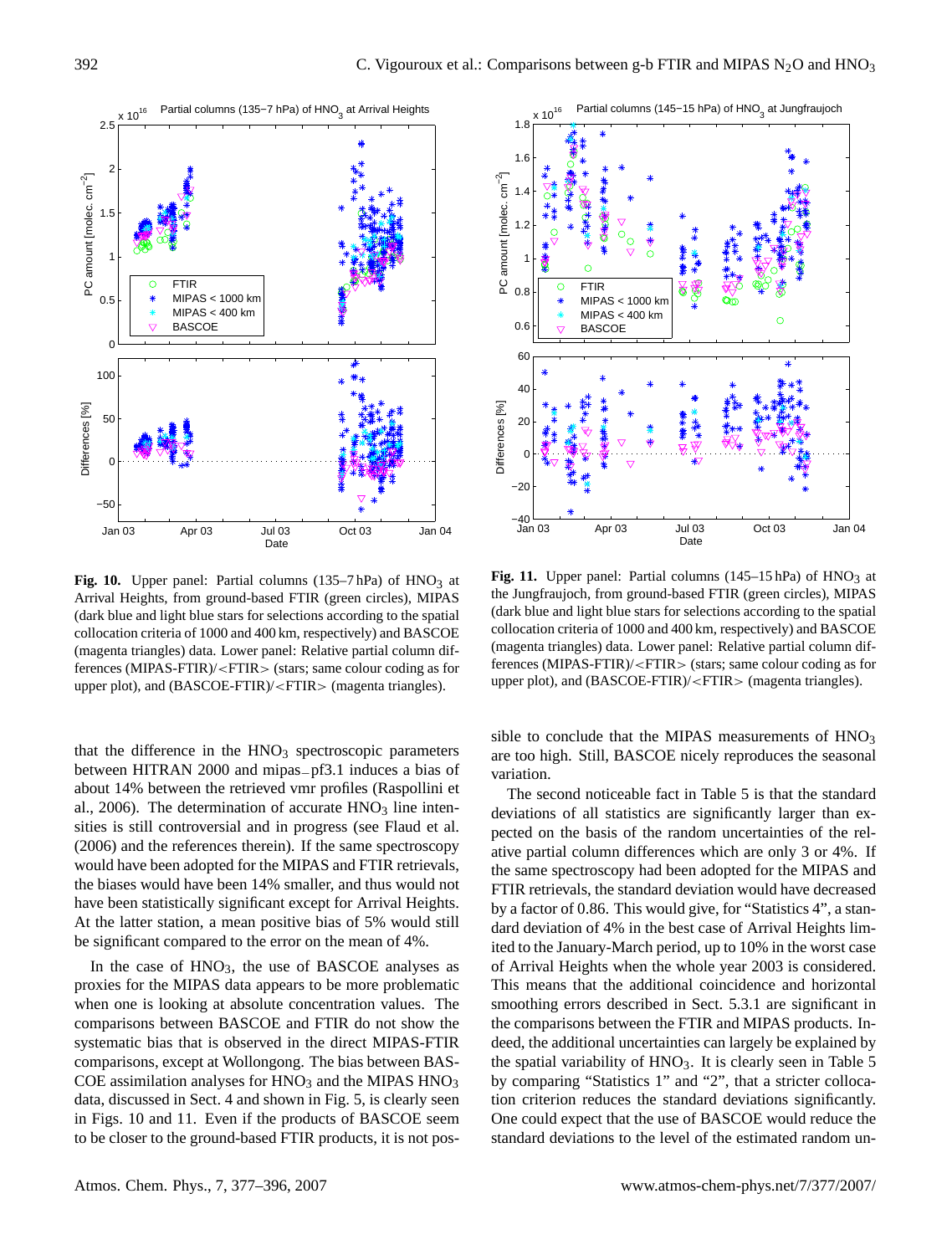

<span id="page-16-0"></span>**Fig. 12.** Statistical means and standard deviations  $\frac{\langle \langle \mathbf{x} \rangle + \mathbf{F} \mathbf{I} \mathbf{R} \rangle}{\langle \mathbf{F} \mathbf{I} \mathbf{R} \rangle}$  [%] of the HNO<sub>3</sub> difference profiles. X represents the MIPAS collocated scans within 1000 km around the stations ("Statistics 1", in blue) or the BASCOE correlative profiles ("Statistics 3", in magenta). All X profiles have been smoothed by the ground-based FTIR averaging kernel matrices as discussed in Sect. [5.1.](#page-7-1) The numbers of coincidences included in both comparison data sets are given in columns 1 and 3 of Table [5.](#page-13-0) The black horizontal bars indicate the pressure limits of the partial columns defined before (see also Table [5\)](#page-13-0). The shaded area represents the random uncertainty on the differences, in % (see Sect. [5.3.2\)](#page-9-0).

www.atmos-chem-phys.net/7/377/2007/ Atmos. Chem. Phys., 7, 377[–396,](#page-0-1) 2007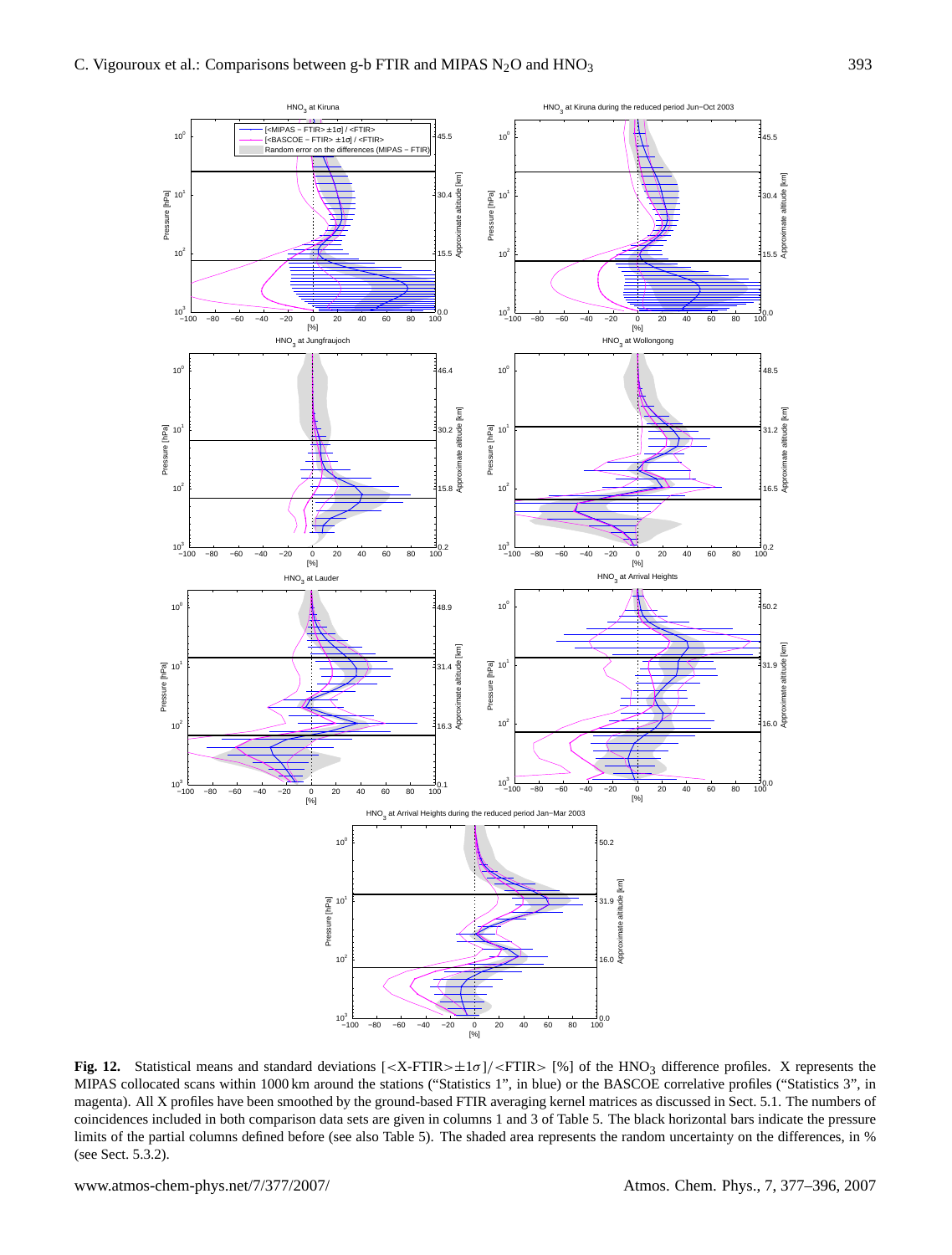certainty, as observed for  $N_2O$  at the mid-latitude stations, but this is not the case, as shown by "Statistics 3" and "4" in the table. This means that there are additional uncertainties associated with the use of BASCOE. They could be due to inappropriate SAD for heterogeneous chemistry (see Sect. [4.3\)](#page-6-1) and/or the low resolution of BASCOE (5◦ in longitude and 3.75◦ in latitude) which would not be sufficient to reproduce the HNO<sub>3</sub> spatial variability, as it was the case for  $N_2O$  at high latitude during the period with high variability. We see in Fig. [5](#page-7-0) that the standard deviations of the statistics on the differences between BASCOE and MIPAS are larger during the periods of higher variability (January to March for Kiruna, and September to November for Arrival Heights). As already said, the horizontal smoothing error contributes to the observed larger standard deviations. Preliminary evaluations of this contribution indicate values that are compatible with the residual differences between the observed standard deviations and random uncertainties (C. De Clercq and J.- C. Lambert, private communication).

#### 6.2.2 Comparisons of the vertical profiles of  $HNO<sub>3</sub>$

Figure [12](#page-16-0) presents, for the five stations, the relative differences between the vertical profiles of  $HNO<sub>3</sub>$  for the two comparison ensembles, "Statistics 1" and "3", analogously to Fig. [9](#page-14-0) for  $N_2O$ .

The profiles comparisons confirm the conclusions as to bias and standard deviations discussed in the previous section. First, the expected positive bias between MIPAS and FTIR, due to the use of different spectroscopy, is observed in the profiles comparisons. The shape of the bias is different from station to station: it is mainly located at 100 hPa for Jungraujoch and 30 hPa at Kiruna, whereas at Wollongong, Lauder and Arrival Heights (reduced period), the highest biases are observed at about 100 and 15 hPa. A similar shape for these three stations is not surprising as they used a similar retrieval strategy (choice of micro-windows, a priori covariance matrix,...). The DOFS for the FTIR  $HNO<sub>3</sub>$  retrievals between the considered pressure limits is between 1.5 (for Jungfraujoch) and 2.4 (for Lauder); therefore, the detailed shape strongly depends on the retrieval settings. Second, we can see from the different biases obtained using BAS-COE compared to the MIPAS ones, that the assimilation is not as good as for  $N_2O$ , as already discussed in Sect. [4.](#page-5-2) Third, we see that the estimated random error (shaded area) is lower than the standard deviations, as obtained for the partial columns, probably due to high spatial and temporal variability of  $HNO<sub>3</sub>$  and the horizontal smoothing effect discussed previously. At high altitude, the relative differences go to zero but not the random uncertainty because the error calculation uses, for all the stations, a typical averaging kernel matrix of Kiruna, which has a sentivity different from zero even at high altitude.

## **7 Conclusions**

Comparisons have been performed between MIPAS and ground-based FTIR vertical profiles of  $N_2O$  and  $HNO_3$ , covering the full year of 2003. The MIPAS data were provided by the ESA v4.61 data processor. The FTIR profiles have been retrieved at five NDACC sites distributed in latitude, namely Kiruna (68◦ N), Jungfraujoch (46.5◦ N), Wollongong (34◦ S), Lauder (45◦ S) and Arrival Heights (78◦ S). For the first time, the same FTIR data have also been compared with corresponding results from the 4D-VAR data assimilation system BASCOE that were obtained in the configuration in which BASCOE assimilates the ESA v4.61 products for the six primary MIPAS species  $(H_2O, O_3, NO_2, HNO_3, CH_4,$ and  $N_2O$ ). This was done to evaluate the impact of the spatial collocation criteria on the comparison results and to judge the appropriateness of using BASCOE results as proxies for MIPAS profiles in the stratosphere.

Considering the comparisons between the  $N_2O$  MIPAS and FTIR lower stratosphere partial columns during the year 2003, the biases are small and significant only for Wollongong (+4±2%) and Arrival Heights (−5±2%). The scatter is less than 7% for the three mid-latitude stations and less than 10% for the high latitude ones. This was obtained using a coindicence criterion of 1000 km radius around the stations, and it has been demonstrated that the use of BASCOE reduces the collocation problem: the standard deviations between BASCOE and FTIR partial columns are less than 4% and 7% for the mid-latitude and high latitude stations, respectively. It has also been shown that, because the spatial resolution of the BASCOE data used here is limited to 5◦ longitude by 3.75◦ latitude, it represents less accurately the N<sub>2</sub>O field in regions/periods with high temporal/spatial variability, such as in high latitude winter-spring conditions. Out of these periods, the standard deviation for the high latitude stations is also less than 4%, which is within the estimated random error. BASCOE profiles can indeed be considered to be good proxies for the MIPAS  $N_2O$  data.

Regarding the comparisons of  $HNO<sub>3</sub>$  MIPAS and FTIR partial columns, a known bias of about 14% due to the use of different spectral databases (HITRAN 2000 and mipas−pf3.1), has been confirmed. Taking this fact into account, we would not have seen any statistically significant biases except at Arrival Heights  $(+5\pm4\%)$ . The standard deviations, corrected by the factor 0.86 for eliminating the effect of the different line-intensities, would be less than 15% at all stations except Arrival Heights where it would be 21%. These large standard deviations are partly due to the too loose coincidence criterion of 1000 km. Considering the high spatial variability of  $HNO<sub>3</sub>$ , even with a collocation of  $400 \text{ km}$ , the statistics of the comparisons show standard deviations that are larger (by about a factor 2 to 4) than expected on the basis of the random uncertainty of the MIPAS-FTIR differences. This is explained by the fact that the  $HNO<sub>3</sub>$  fields exhibit variabilities on small (<400 km) spatial scales that can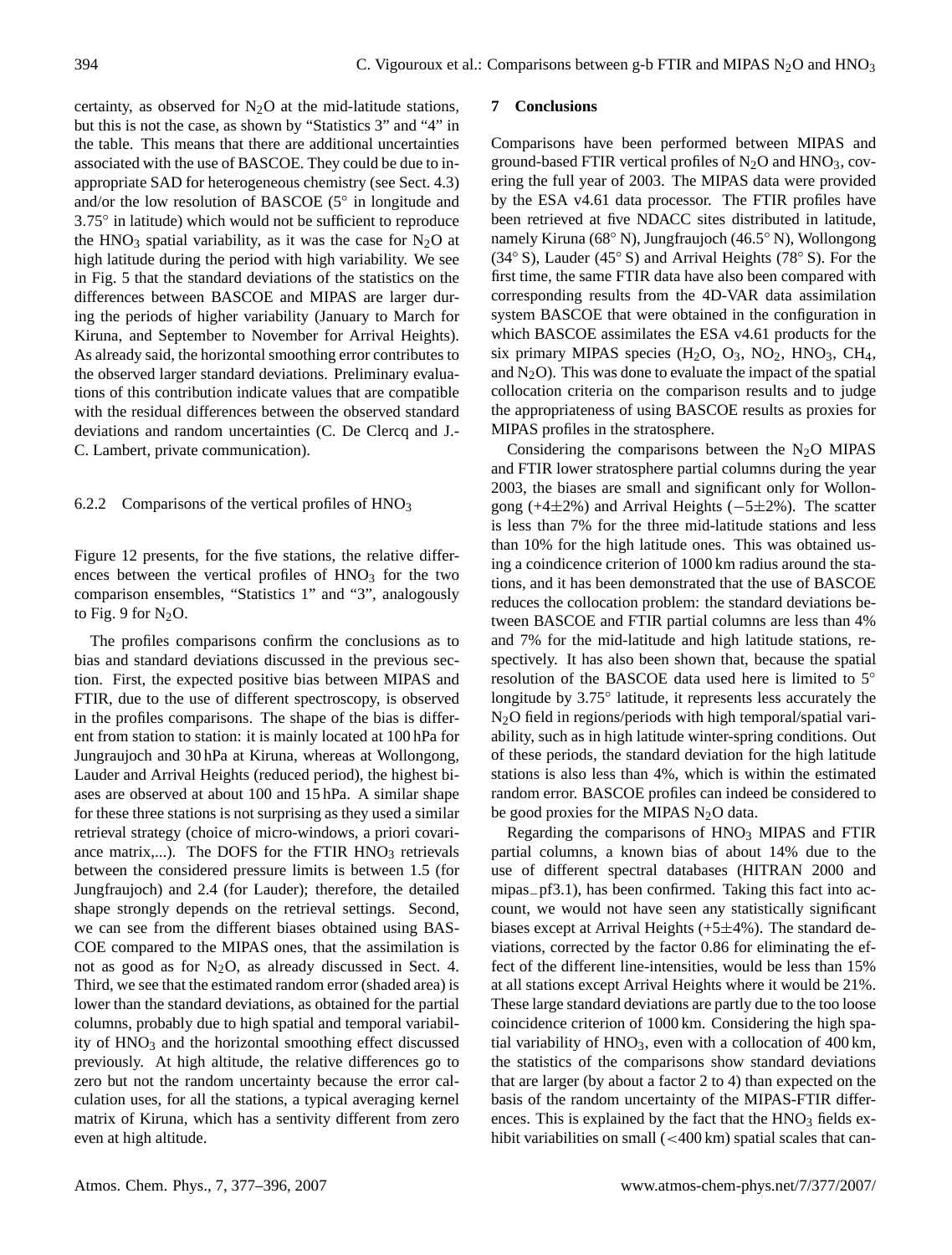not be distinguished in the comparisons because the collocation is never perfect. In addition to the collocation problem, the variations of the  $HNO<sub>3</sub>$  field across the horizontal extension of the probed airmasses, which we call the horizontal smoothing effect, is a limitation to the agreement between both instruments. The use of BASCOE instead of MIPAS profiles cannot completely solve the collocation and smoothing problems. First, the spatial resolution of BASCOE is not sufficient. Second, at present, the horizontal smoothing effect is not taken into account appropriately. But, even then, the standard deviations of comparisons between BASCOE and FTIR are quite reasonable: after correction with the 0.86 factor, they are less than 10% for all the stations, during the whole year 2003. Concerning the biases between BASCOE and MIPAS, it turns out that in its present status, BASCOE does not provide as good proxies for the MIPAS  $HNO<sub>3</sub>$  profiles as for  $N_2O$ . A possible explanation of these biases is the choice of the climatology of surface area density of sulfate aerosols.

This paper has also demonstrated that ground-based FTIR measurements, despite their low vertical resolution, are usefull for satellite validation because they allow a statistical approach. They have been solicited for additional validation efforts including other independent data from balloon, aircraft and satellite.

## **Appendix A**

This appendix describes the similarities and improvements between the 4D-VAR chemical assimilation system developped by Errera and Fonteyn (2001, hereafter denoted by EF2001) and BASCOE.

# A1 Similarities

Both systems are dedicated to assimilation of stratospheric chemical observations. They used the same method (4D-VAR) and the same kind of model (3D-CTM). The adjoint of the advection scheme and the chemistry were built in the same way and both systems are minimized using a Quasi– Newton minimization method (see EF2001 for more details).

#### A2 Differences

The semi-lagrangian advection scheme used in EF2001 was replaced by the Flux Form Semi-Lagrangian [\(Lin and Rood,](#page-19-24) [1996\)](#page-19-24). The number of species has been raised from 41 to 59 to include tropospheric ozone depleting tracers (CFCs, HCFCs, halons, chlorocarbons and bromocarbons). EF2001, three categories of species are considered: (1) transported and chemically active, (2) only transported, and (3) fixed. This is no more the case. Only two species are considered fixed in BASCOE, namely  $N_2$  and  $O_2$ . All other consituents are transported and chemically active. The chemical equation system of BASCOE has been upgraded accordingly.

Two configurations of BASCOE are possible: one with full PSC microphysics [\(Daerden et al.,](#page-18-1) [2006\)](#page-18-1) and another one with a simple parameterization for PSC surface area density (SAD). We describe now this parameterization since the present study uses BASCOE analyses obtained by the second configuration. This parameterization defines (1) SAD of ice and NAT (nitric acid trihydrate) particles when their occurrence is possible, and (2) the loss of  $HNO<sub>3</sub>$  and  $H<sub>2</sub>O$  due to sedimentation. Ice PSCs are supposed to exist in the winter/spring polar regions at any grid point where the temperature is colder than 186 K, and NAT PSCs at any grid point where the temperature is colder than 194 K. The SAD is set to  $10^{-6}$  cm<sup>2</sup>/cm<sup>3</sup> in the first case and  $10^{-7}$  cm<sup>2</sup>/cm<sup>3</sup> in the second case. Finally, the SAD of the sulphate aerosols are based on a climatology by [Hitchman et al.](#page-19-25) [\(1994\)](#page-19-25). Early tests using the full PSC microphysics have shown that dividing this climatology by a factor 5 was producing better results. This factor has been kept in the present work.

*Acknowledgements.* The authors thank the European Commission, the Belgian Federal Science Policy Offices and ESA for funding this work through the projects UFTIR (EVK-2002-00159), Prodex CINAMON (ESA contracts 15151 and 15064) and TASTE (ESA contract 18028/04/NL/AR), respectively. They also acknowledge their national authorities for supporting the observations and the many people who have participated to them. In addition, we wish to thank the Stiftungsrat of the Jungfraujoch for supporting the facilities allowing to perform long term and regular observations at that site. The authors are also grateful to M. Ridolfi (University of Bologne) and U. Cortesi (IFAC-CNR) for discussions on MIPAS errors, and J.-C. Lambert and C. De Clercq (BIRA-IASB) for discussions on the interpretations of the results. Finally, they thank G. E. Bodeker for providing the potential vorticity values at Lauder and Arrival Heights for the FTIR and collocated MIPAS measurements.

Edited by: T. Wagner

#### **References**

- <span id="page-18-2"></span>Calisesi Y., Soebijanta V. T., and van Oss R.: Regridding of remote soundings: Formulation and application to ozone profile comparison, J. Geophys. Res., 110, D23306, doi:10.1029/2005JD006122, 2005.
- <span id="page-18-0"></span>Camy-Peyret, C., Dufour, G., Payan, S., Oelhaf, H., Wetzel, G., Stiller, G., Blumenstock, T., Blom, C. E., Guld, T., Glatthor, N., Engel, A., Pirre, M., Catoire, V., Moreau, G., De Mazière, M., Vigouroux, C., Mahieu, E., Cortesi, U., and Mencaraglia, F.: Validation of MIPAS  $N_2O$  profiles by stratospheric balloon, aircraft and ground based measurements, Proceedings of the Second Workshop on the Atmospheric Chemistry Validation of Envisat (ACVE-2), Frascati, 3–7 May 2004, ESA Special Publication SP-562, August 2004.
- <span id="page-18-1"></span>Daerden, F., Larsen, N., Chabrillat, S., Errera, Q., Bonjean, S., Fonteyn,. D., Hoppel, K., and Fromm, M.: A 3D-CTM with detailed online PSC-microphysics: analysis of the Antarctic winter 2003 by comparison with satellite observations, Atmos. Chem.